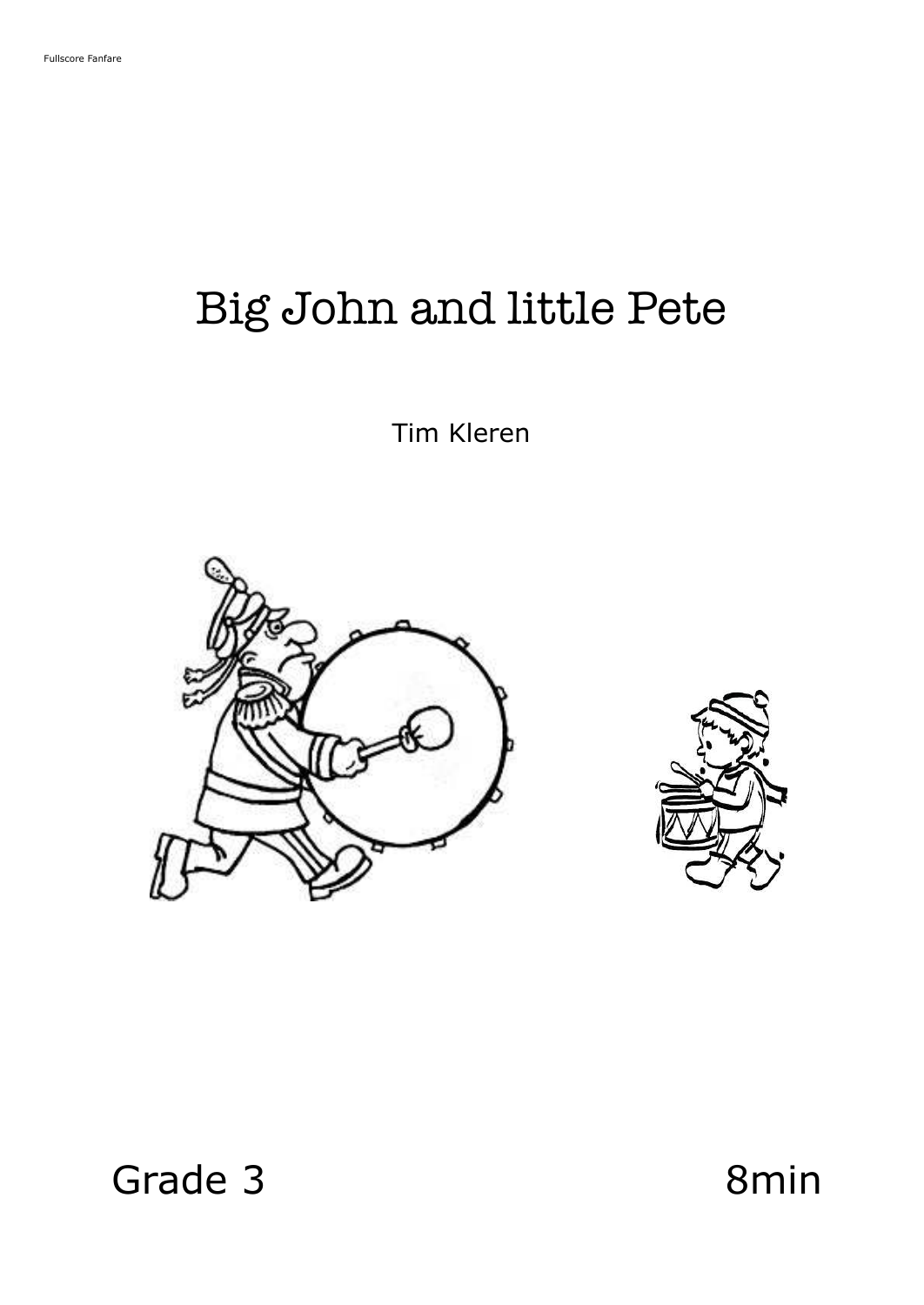Solists = grade 4 Band =  $grade$  3

Instrumentation:

| <b>Snare Drum Solo</b>                                                                               | $\overline{2}$                                   |
|------------------------------------------------------------------------------------------------------|--------------------------------------------------|
| <b>Bass Drum Solo</b>                                                                                | $\overline{2}$                                   |
| <b>Bb Soprano Saxophone</b>                                                                          | 2                                                |
| <b>Eb Alto Saxophone 1</b>                                                                           | $\overline{2}$                                   |
| <b>Eb Alto Saxophone 2</b>                                                                           | $\overline{\mathbf{c}}$                          |
| <b>Bb Tenor Saxophone</b>                                                                            | $\overline{2}$                                   |
| <b>Eb Baritone Saxophone</b>                                                                         | 1                                                |
| <b>Bb Flugel Horn 1</b>                                                                              | 5                                                |
| <b>Bb Flugel Horn 2</b>                                                                              | 5                                                |
| <b>Bb Flugel Horn 3</b>                                                                              | 5                                                |
| <b>Bb Trumpet 1</b>                                                                                  | $\mathbf 2$                                      |
| <b>Bb Trumpet 2</b>                                                                                  | 2                                                |
| <b>Bb Trumpet 3</b>                                                                                  | $\overline{2}$                                   |
| F Horn 1                                                                                             | $\overline{2}$                                   |
| F Horn 2                                                                                             | $\overline{2}$                                   |
| Eb Horn 1                                                                                            | 1                                                |
| Eb Horn 2                                                                                            | $\overline{\mathbf{1}}$                          |
| Trombone 1/2                                                                                         | 4                                                |
| <b>Trombone 3</b>                                                                                    | $\overline{2}$                                   |
| <b>Bb Trombone 1/2 TC</b>                                                                            | $\overline{2}$                                   |
| <b>Bb Trombone 1/2 BC</b>                                                                            | $\overline{2}$                                   |
| <b>Bb Trombone 3 TC</b>                                                                              | 1                                                |
| <b>Bb Trombone 3 BC</b>                                                                              | 1                                                |
| C Euphonium 1/2<br><b>Bb Euphonium 1/2 TC</b><br><b>Bb Euphonium 1/2 BC</b>                          | 2<br>$\frac{2}{2}$                               |
| <b>C Bass BC</b><br><b>Eb Bass TC</b><br><b>Eb Bass BC</b><br><b>Bb Bass TC</b><br><b>Bb Bass BC</b> | $\frac{2}{2}$<br>$\frac{2}{2}$<br>$\overline{2}$ |

Timpani 2 Percussion 1 2 Percussion 2+3 2 Mallet Percussion 2

Video's can be downloaded on: www.timkleren.com

I hope that you will have a lot of fun, while rehearsing and performing this wonderful piece.

Thank you...

#### About the piece:

This new work by the composer, is a piece for solo snare drum, solo bass drum and band. He combined 1. show effects - like stick tricks -,

2. solo parts, where the soloists are free to improvise, (or to play the written version)

with a moderate and playable accompaignment.

The stick tricks:

For a better understanding of the stick tricks, the composer use different numbers for different movements of the sticks and QR-Codes with YouTube movie explications.

1.= Stick into the air



2.= Fake notes with opposite hand



3.= Stick under the arm

 $4. =$ Backsticking  $=$  x-note



5.= Ostinato rhythm



6.= Which stick to use?

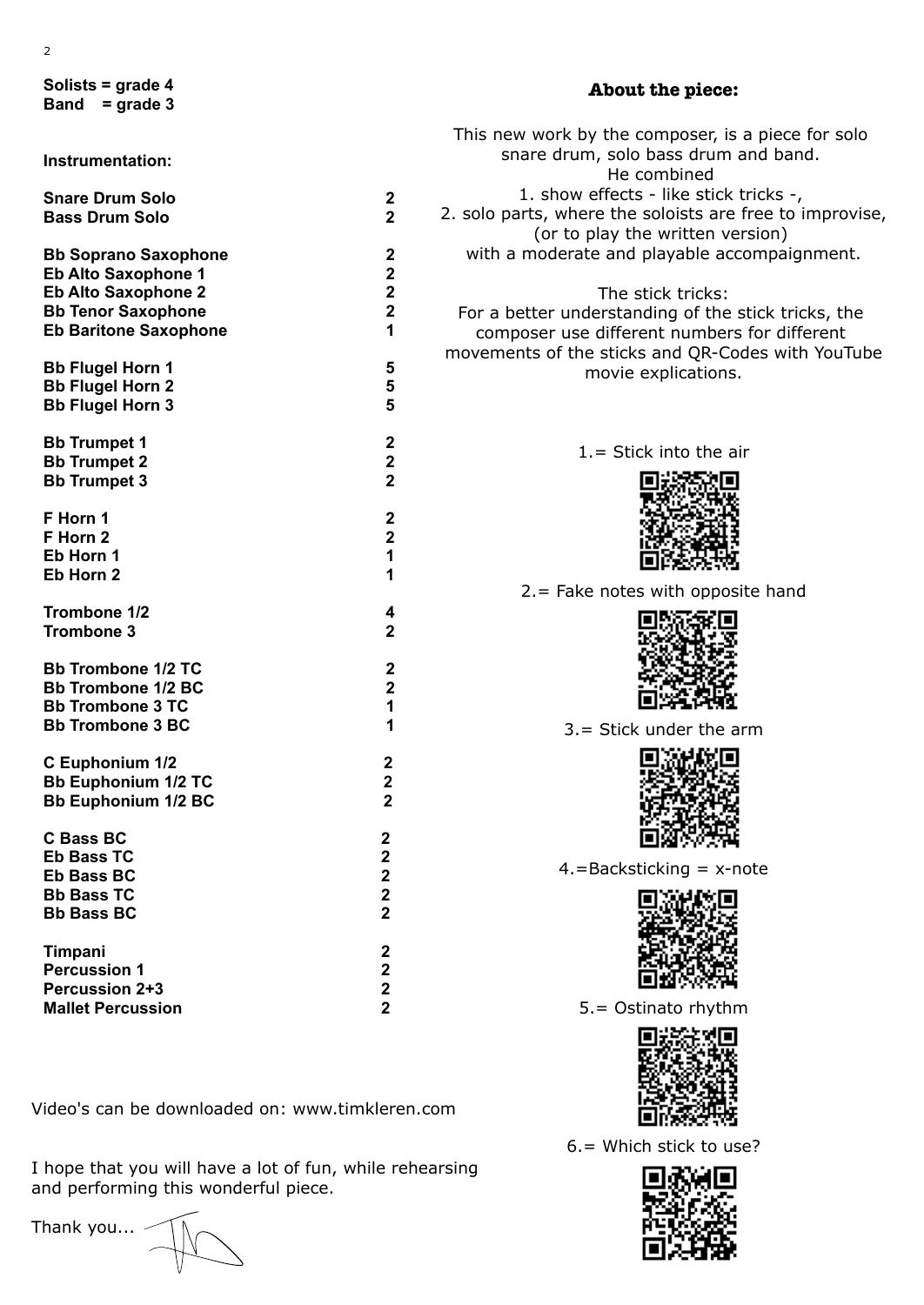## Big John and little Pete Commissioned by the Ministry of Culture Luxembourg

Dedicated to Sven Kiefer & Yves Popow, multi-percussionists who will play the world premiere with the 'Fanfare Prince Henri Bonnevoie' at the 'Mierscher Kulturhaus' on 6th October 2018 .

Tim Kleren

|                   | Allegro (=120)                                | opt. = Repeat for marching entrance<br>of the soloists |     |  |  |
|-------------------|-----------------------------------------------|--------------------------------------------------------|-----|--|--|
| Sax. Soprano Bb   |                                               |                                                        |     |  |  |
|                   |                                               |                                                        |     |  |  |
|                   |                                               |                                                        |     |  |  |
| Sax. Alto 1 Eb    |                                               |                                                        |     |  |  |
|                   |                                               |                                                        |     |  |  |
| Sax. Alto 2 Eb    | œ                                             |                                                        |     |  |  |
|                   |                                               |                                                        |     |  |  |
| Sax. Tenor Bb     |                                               |                                                        |     |  |  |
|                   |                                               |                                                        |     |  |  |
|                   |                                               |                                                        |     |  |  |
| Sax. Baritone Eb  |                                               |                                                        |     |  |  |
|                   |                                               |                                                        |     |  |  |
| Flugelhorn 1 Bb   |                                               |                                                        |     |  |  |
|                   |                                               |                                                        |     |  |  |
|                   |                                               |                                                        |     |  |  |
| Flugelhorn 2 Bb   |                                               |                                                        |     |  |  |
|                   |                                               |                                                        |     |  |  |
| Flugelhorn 3 Bb   | ৩ে                                            |                                                        |     |  |  |
|                   |                                               |                                                        |     |  |  |
|                   | opt.=Marching snare while coming on stage     |                                                        |     |  |  |
| <b>Snare Drum</b> | <u>#</u>                                      |                                                        |     |  |  |
|                   |                                               |                                                        | – 3 |  |  |
|                   | opt.=Marching Bass Drum while coming on stage |                                                        |     |  |  |
| <b>Bass Drum</b>  | 78                                            |                                                        |     |  |  |
|                   | f                                             |                                                        |     |  |  |
| Trumpet 1 Bb      |                                               |                                                        |     |  |  |
|                   |                                               |                                                        |     |  |  |
|                   |                                               |                                                        |     |  |  |
| Trumpet 2 Bb      |                                               |                                                        |     |  |  |
|                   |                                               |                                                        |     |  |  |
| Trumpet 3 Bb      |                                               |                                                        |     |  |  |
|                   |                                               |                                                        |     |  |  |
| Horn $1$ F        |                                               |                                                        |     |  |  |
|                   |                                               |                                                        |     |  |  |
|                   |                                               |                                                        |     |  |  |
| Horn 2 F          |                                               |                                                        |     |  |  |
|                   |                                               |                                                        |     |  |  |
|                   |                                               |                                                        |     |  |  |
| Trombone 1/2 C    | $9_+$                                         |                                                        |     |  |  |
|                   |                                               |                                                        |     |  |  |
| Trombone 3 C      |                                               |                                                        |     |  |  |
|                   |                                               |                                                        |     |  |  |
|                   | 9                                             |                                                        |     |  |  |
| Euphonium 1/2 C   |                                               |                                                        |     |  |  |
|                   |                                               |                                                        |     |  |  |
| Bass C            |                                               |                                                        |     |  |  |
|                   | if one Bass player<br>= play upper notes      |                                                        |     |  |  |
| Timpani           |                                               |                                                        |     |  |  |
|                   |                                               |                                                        |     |  |  |
|                   | Allegro (=120)                                |                                                        |     |  |  |
| Percussion 1      | ᄑ                                             |                                                        |     |  |  |
|                   |                                               |                                                        |     |  |  |
|                   |                                               |                                                        |     |  |  |
| Percussion 2+3    | - 11                                          |                                                        |     |  |  |
|                   |                                               |                                                        |     |  |  |
| Mallet Percussion |                                               |                                                        |     |  |  |
|                   |                                               |                                                        |     |  |  |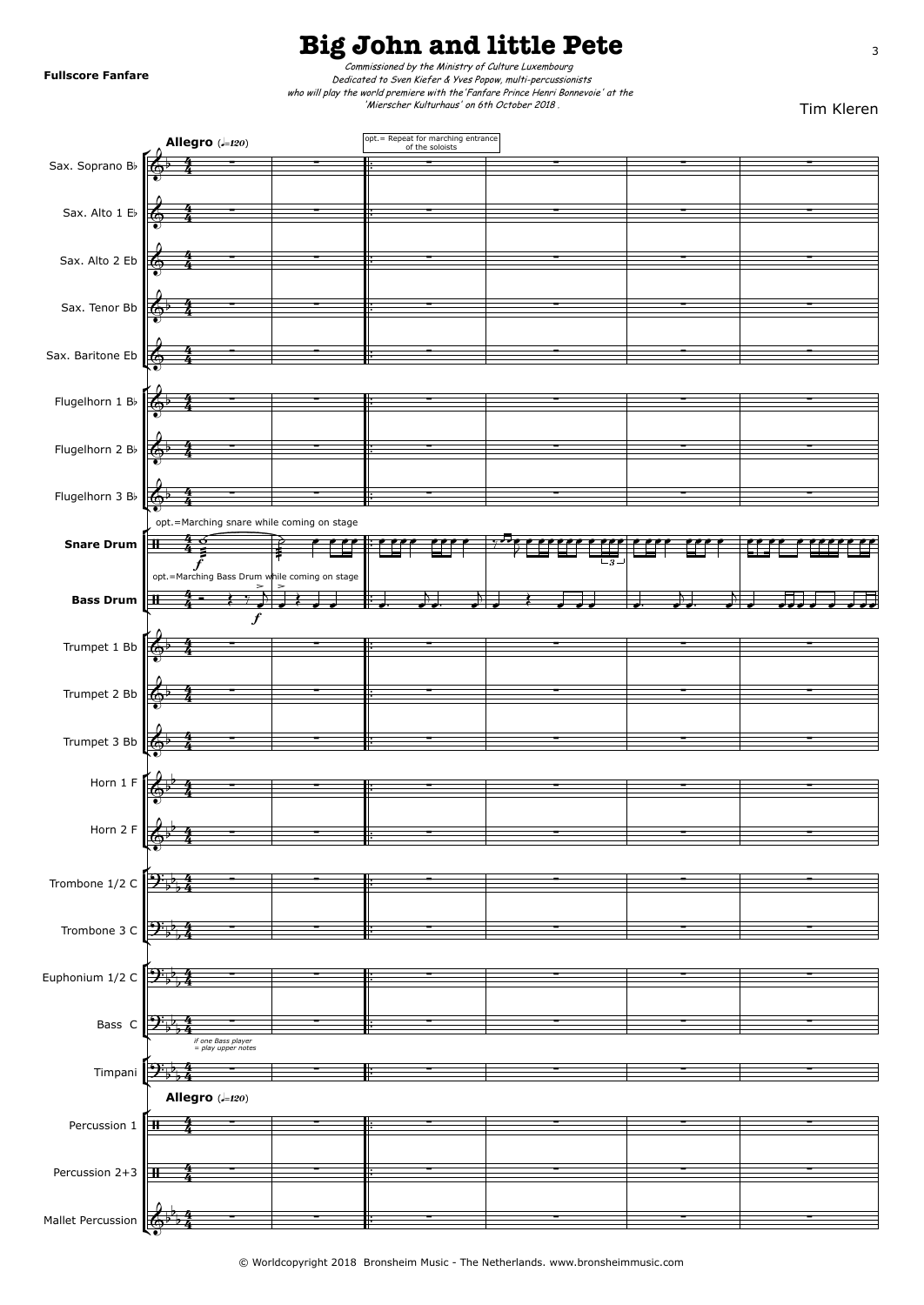cue Snare

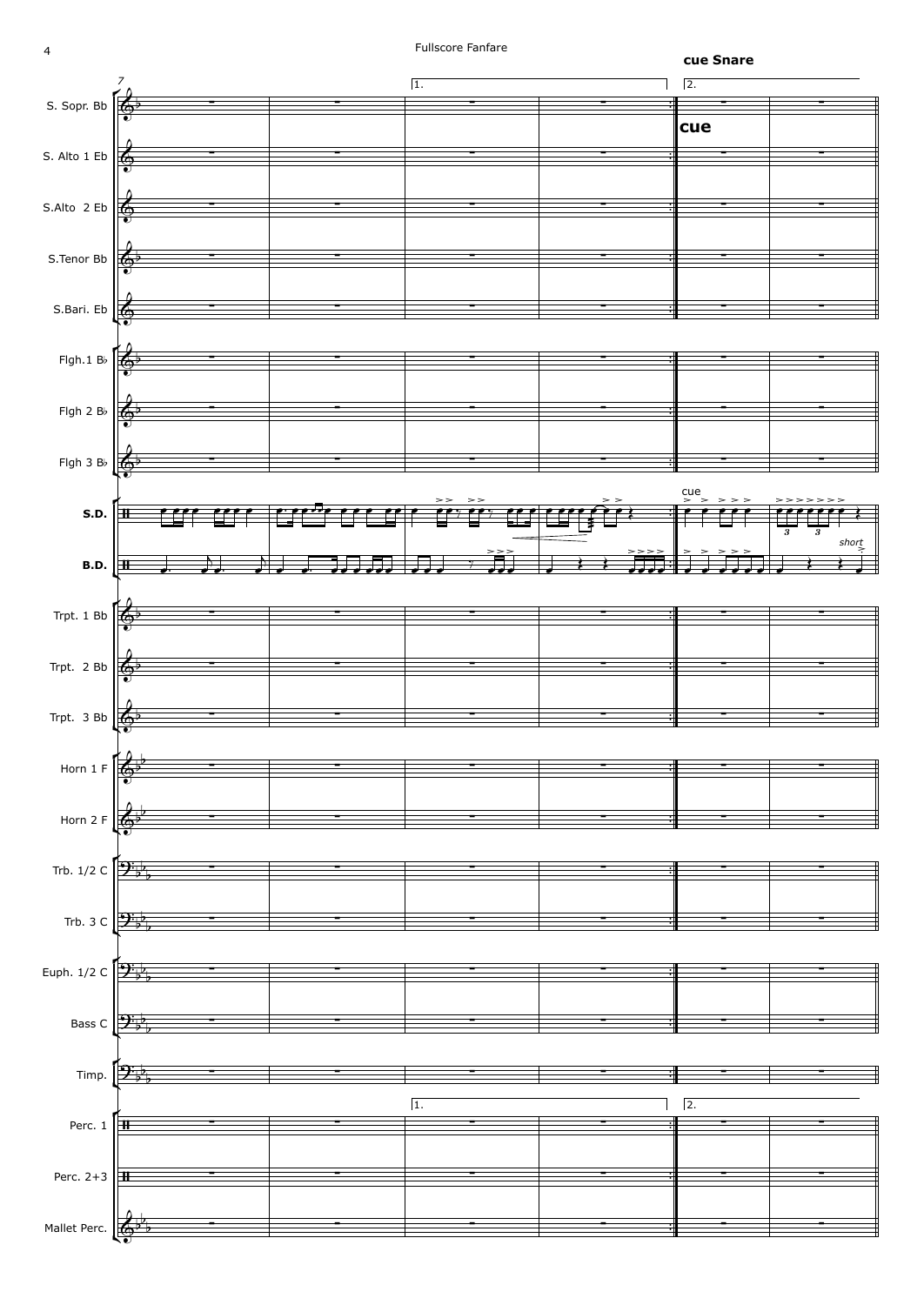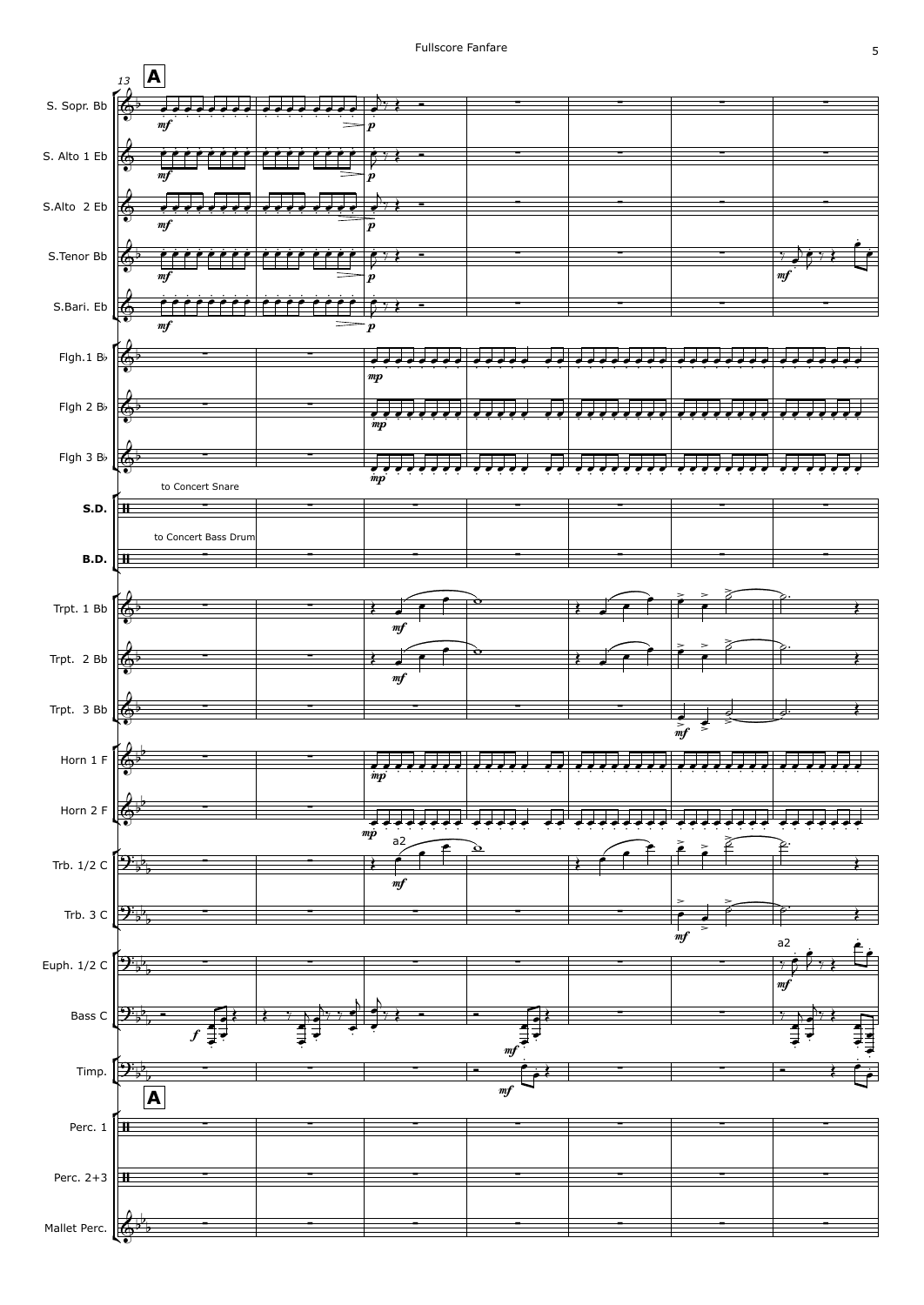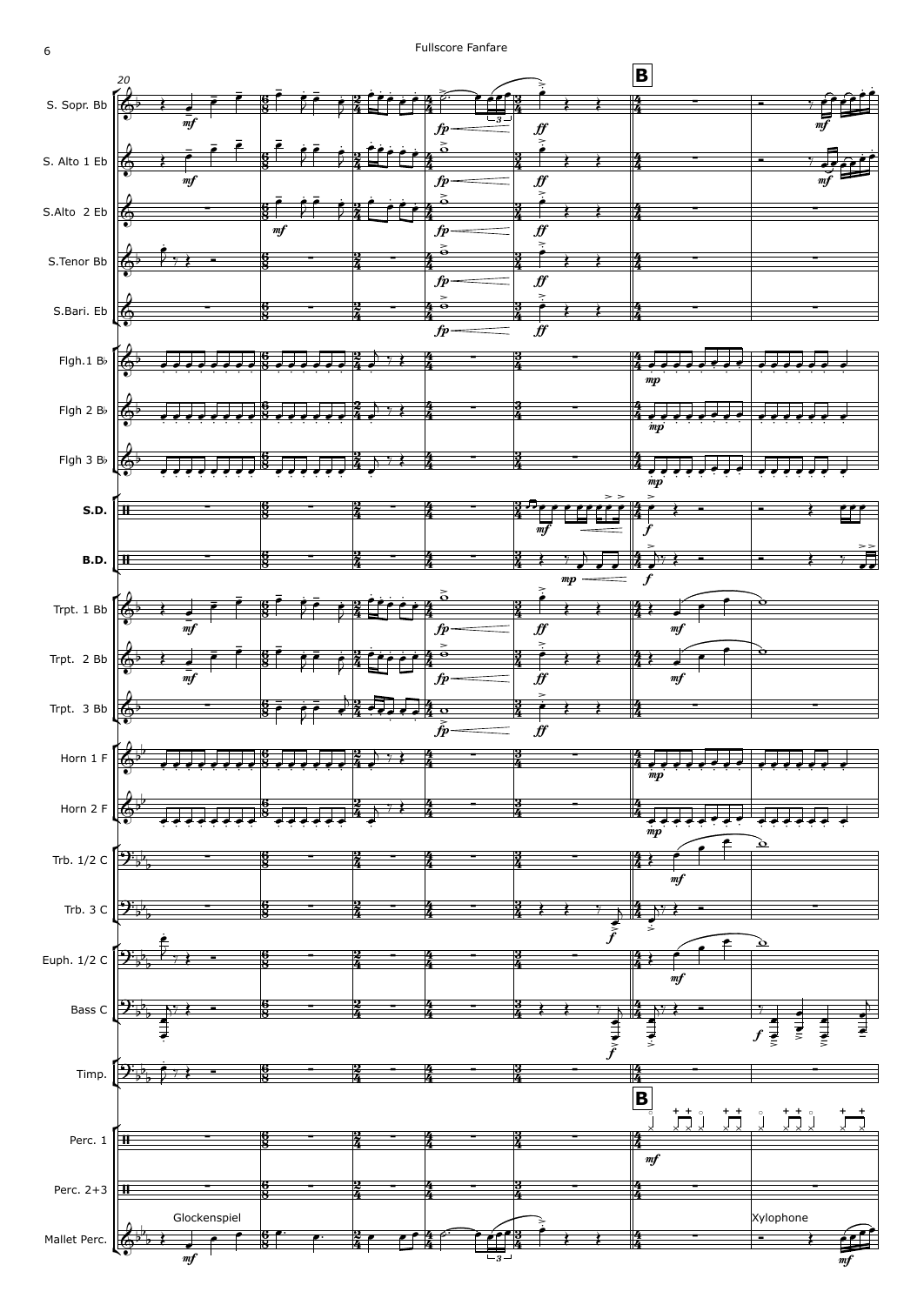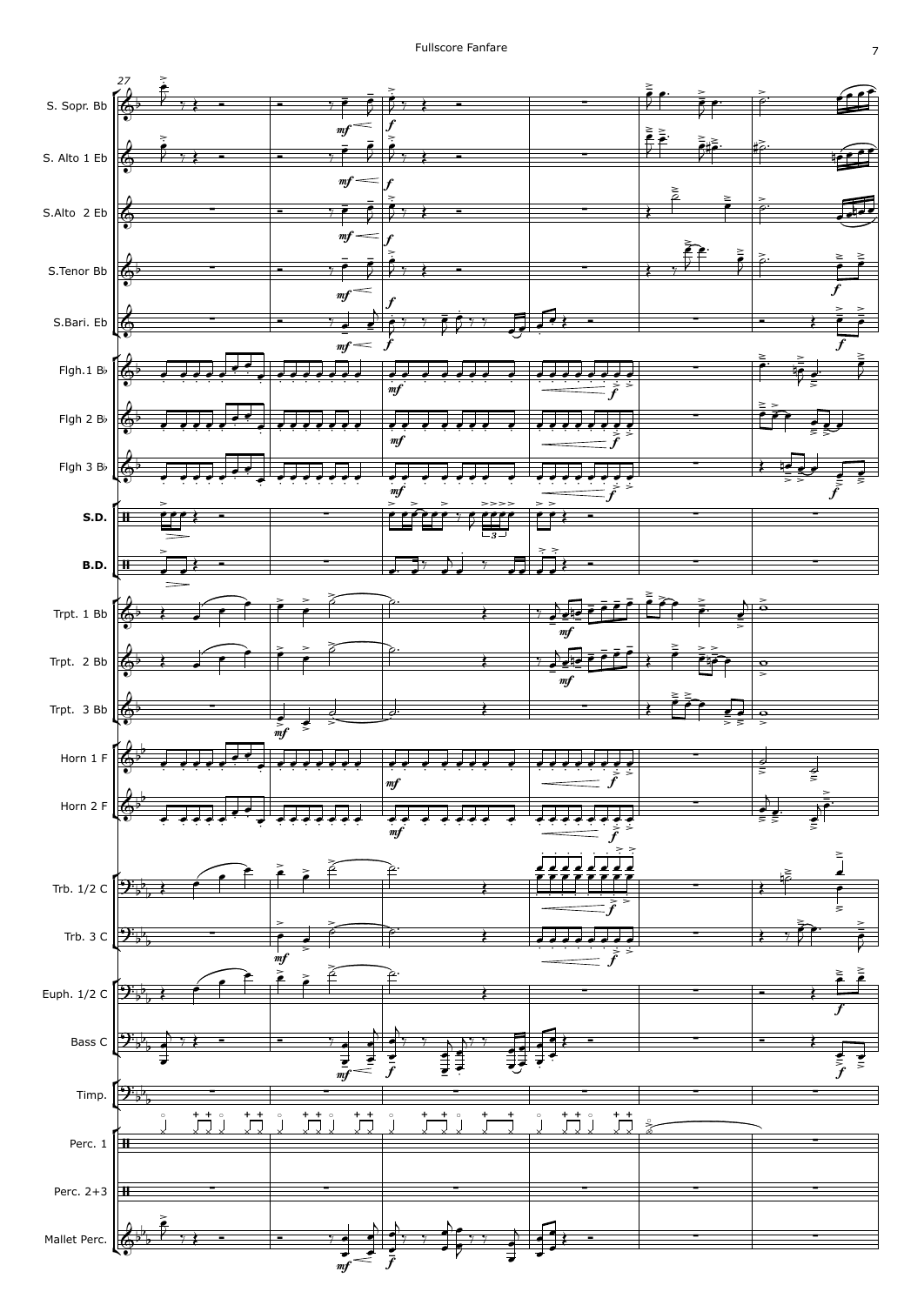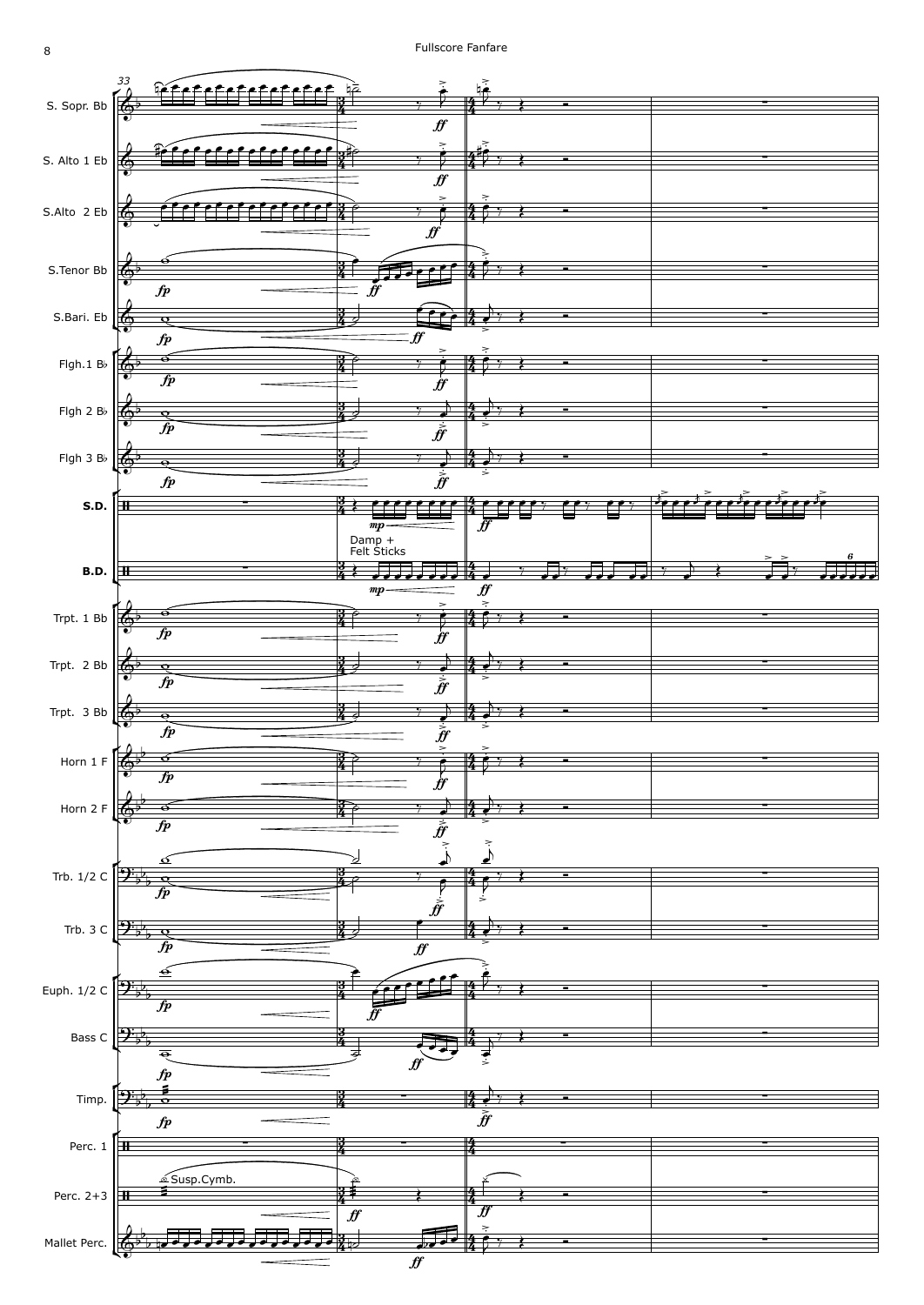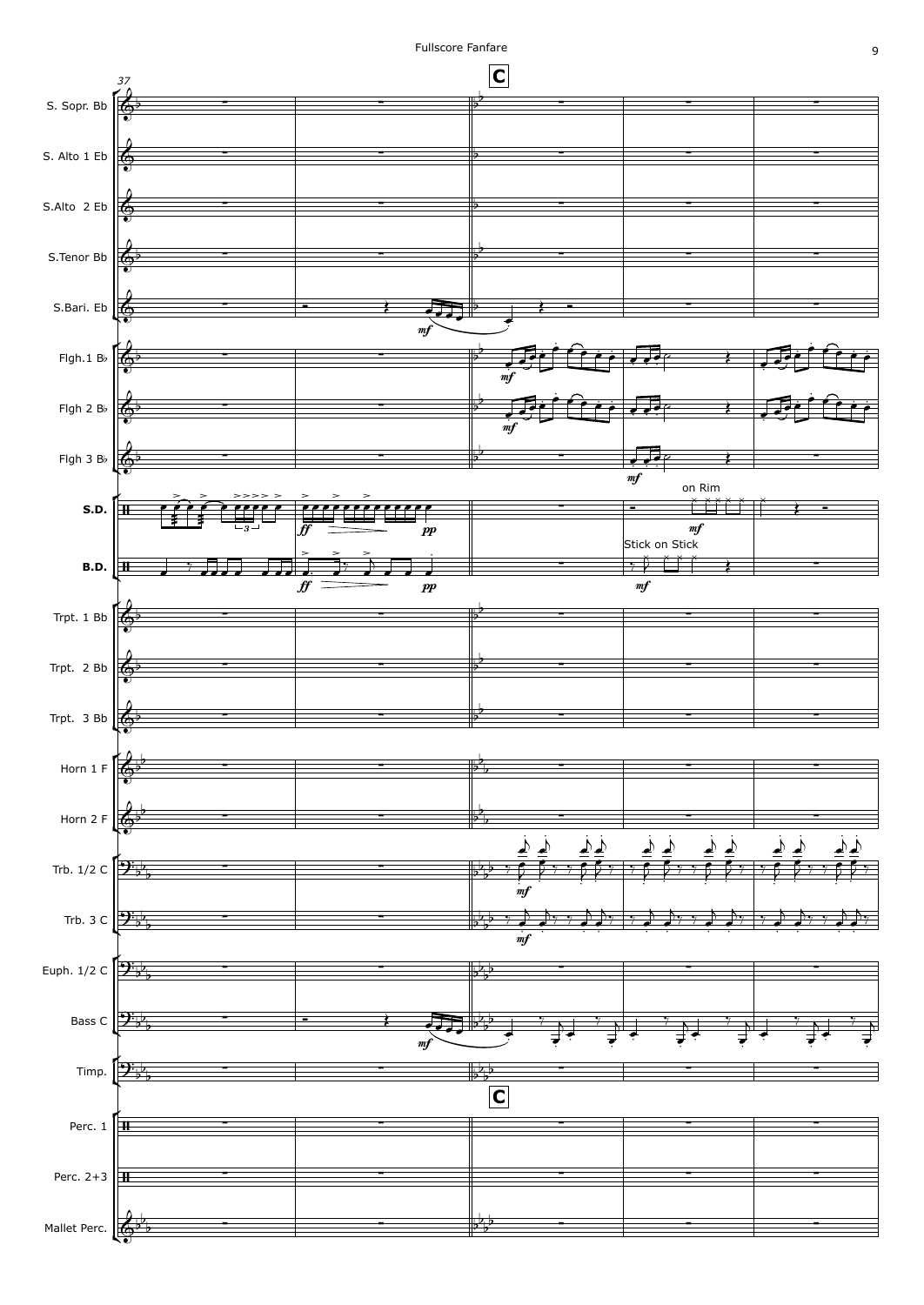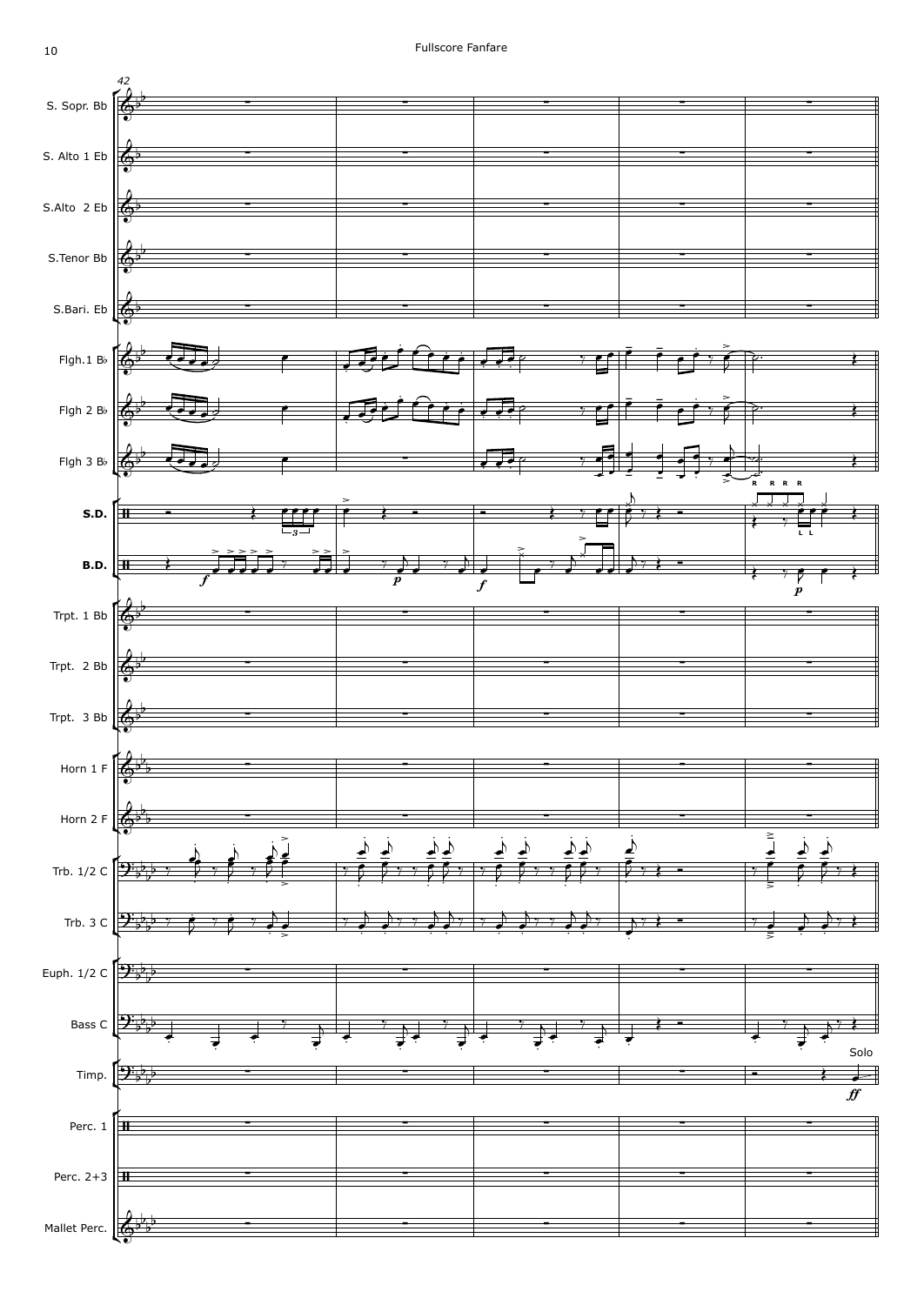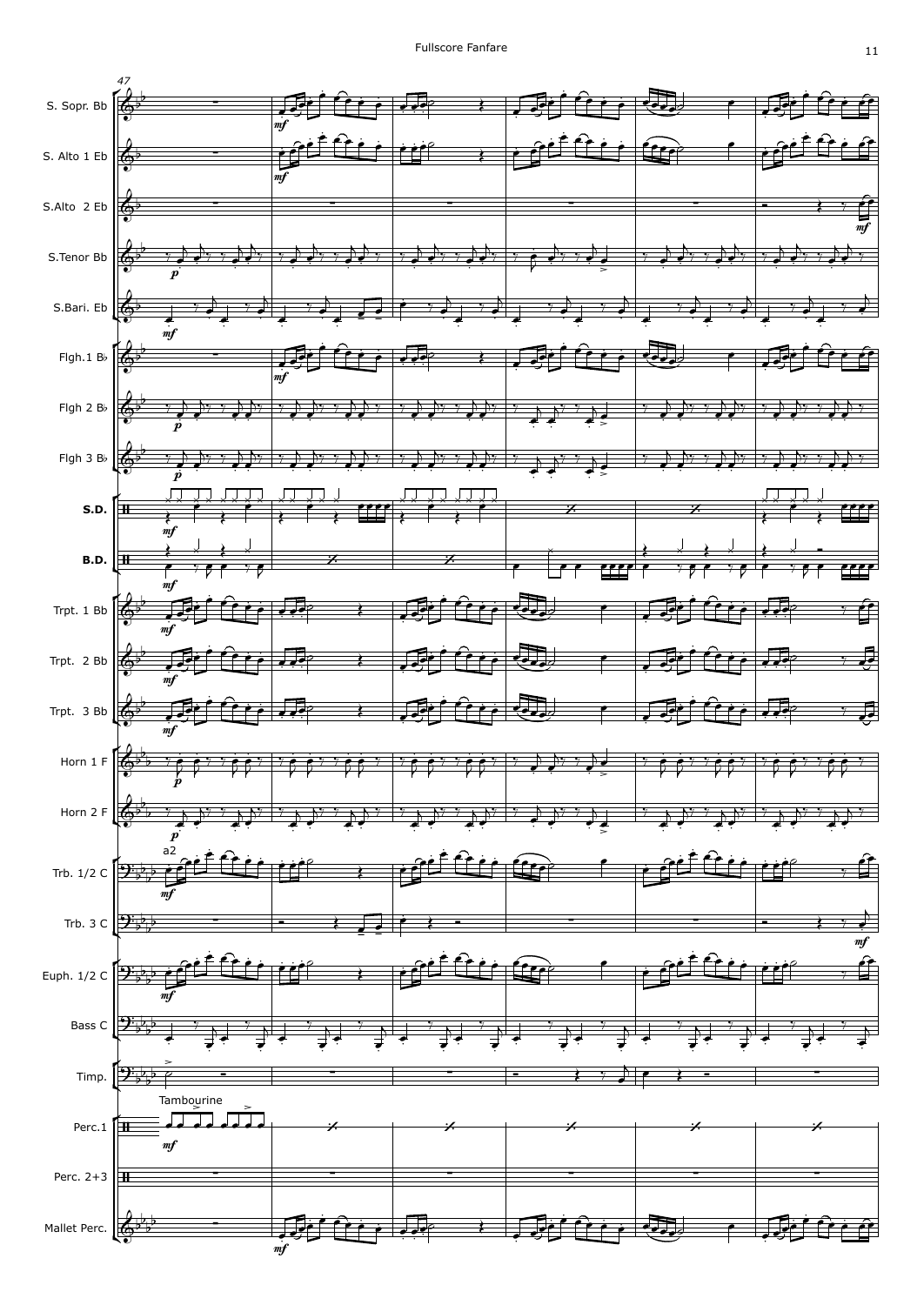![](_page_11_Figure_1.jpeg)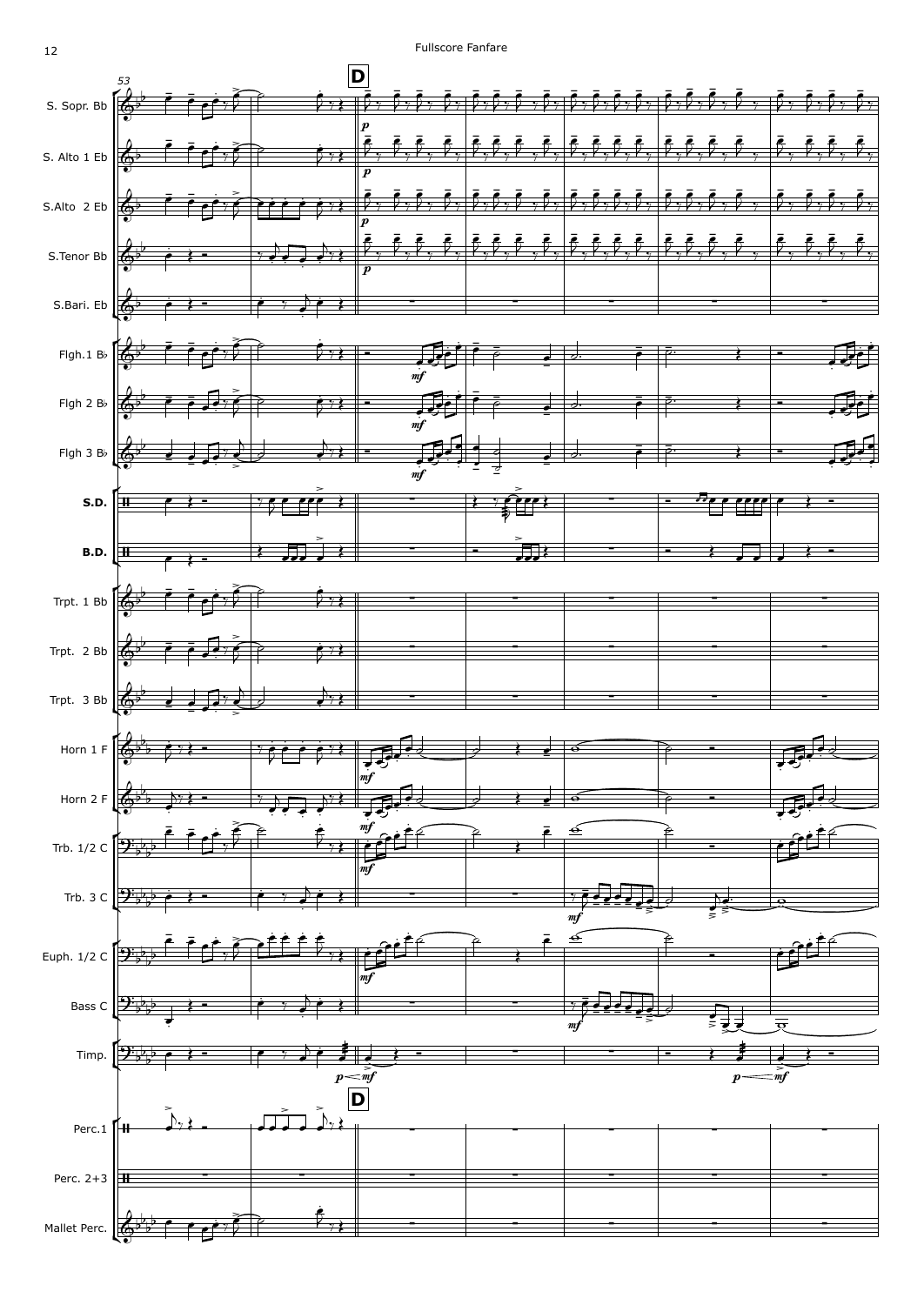![](_page_12_Figure_1.jpeg)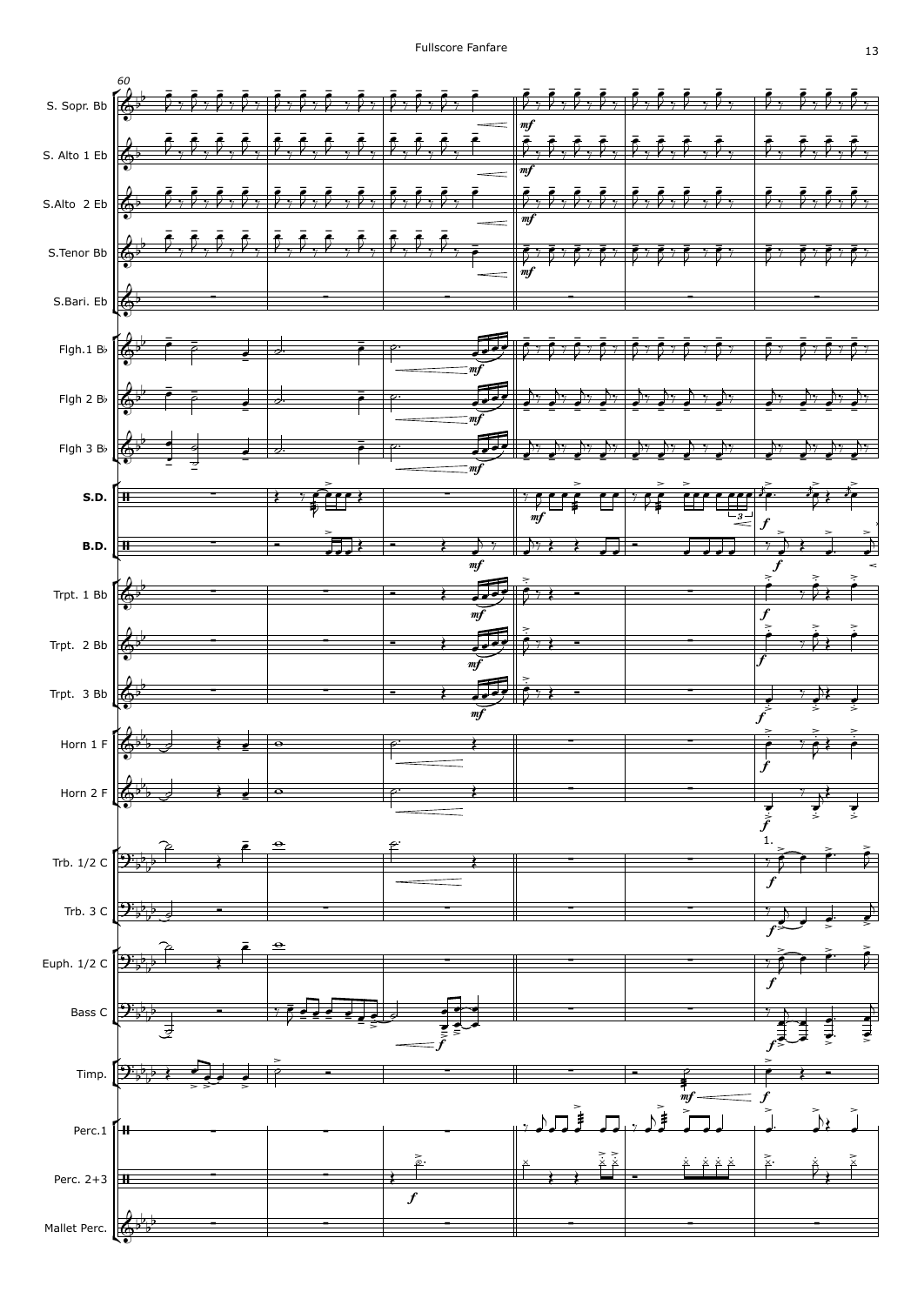![](_page_13_Figure_1.jpeg)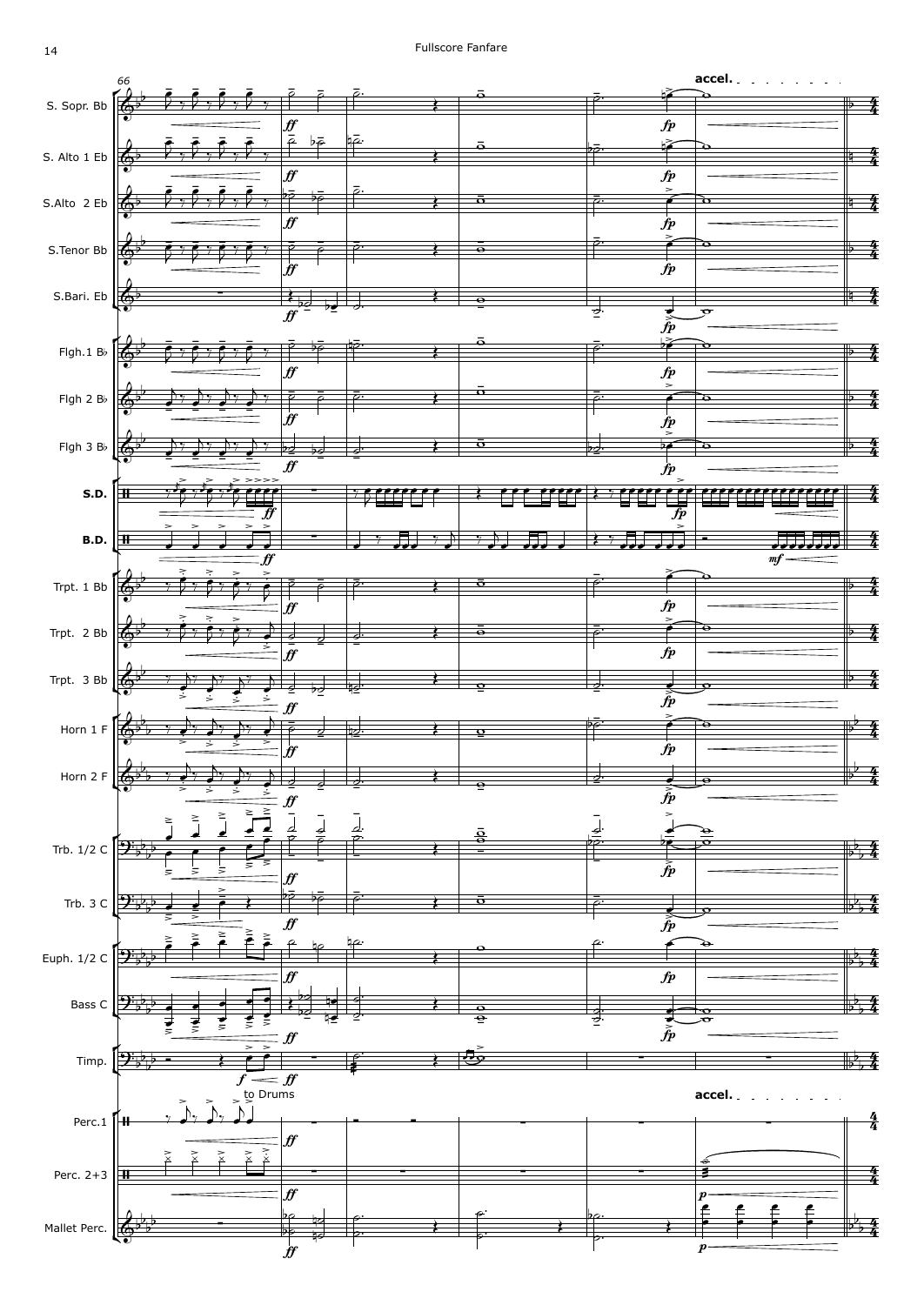![](_page_14_Figure_1.jpeg)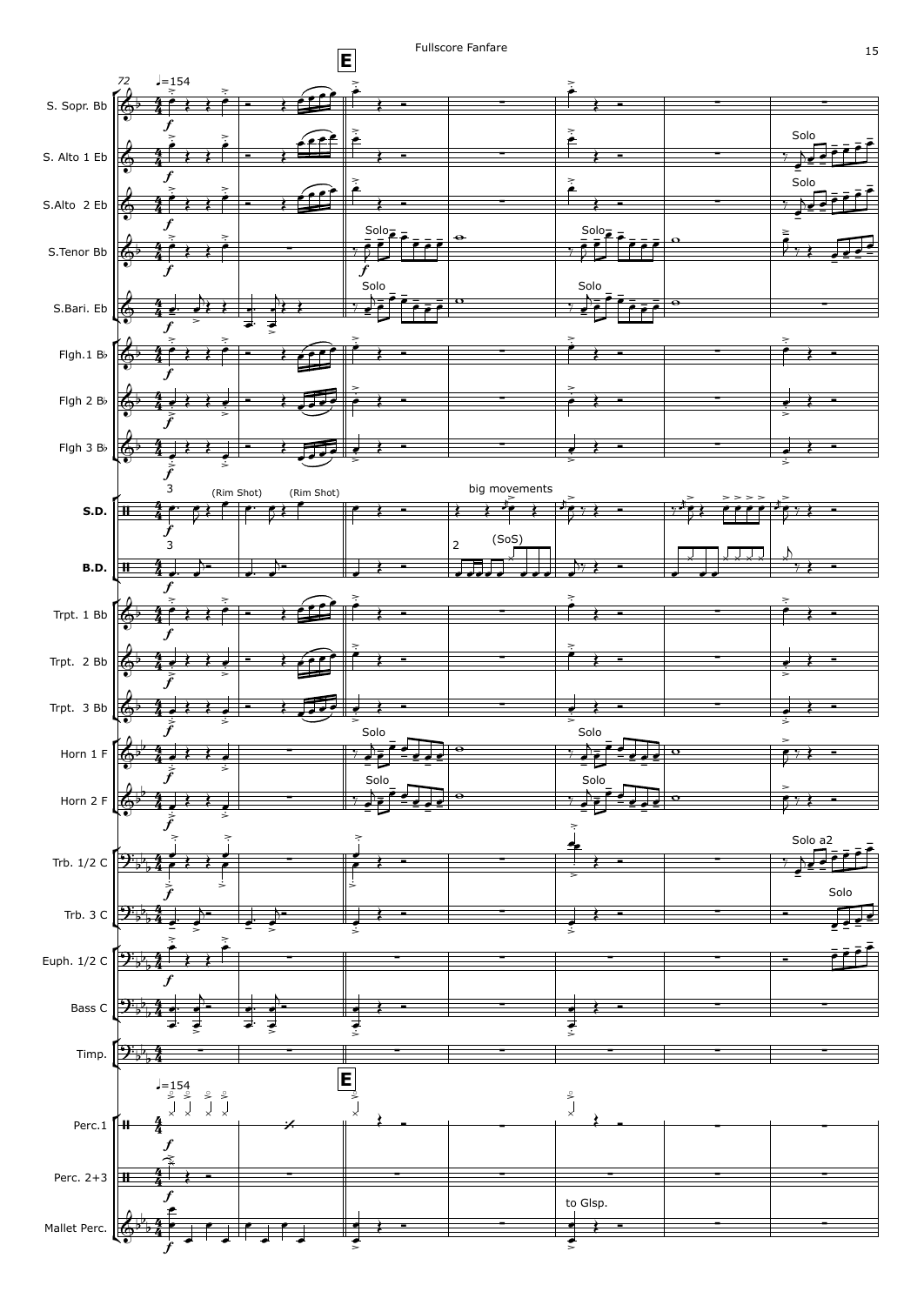![](_page_15_Figure_1.jpeg)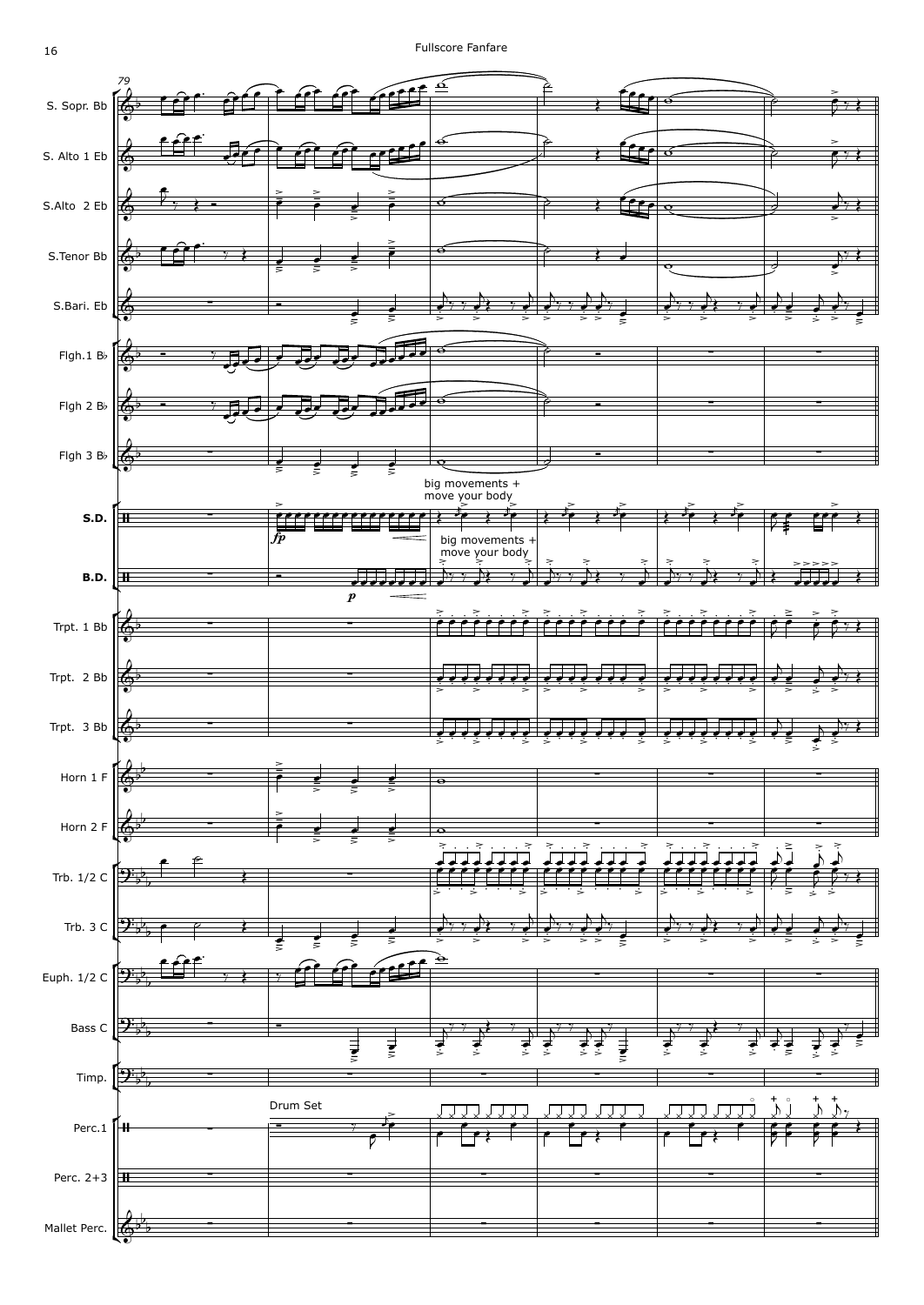![](_page_16_Figure_1.jpeg)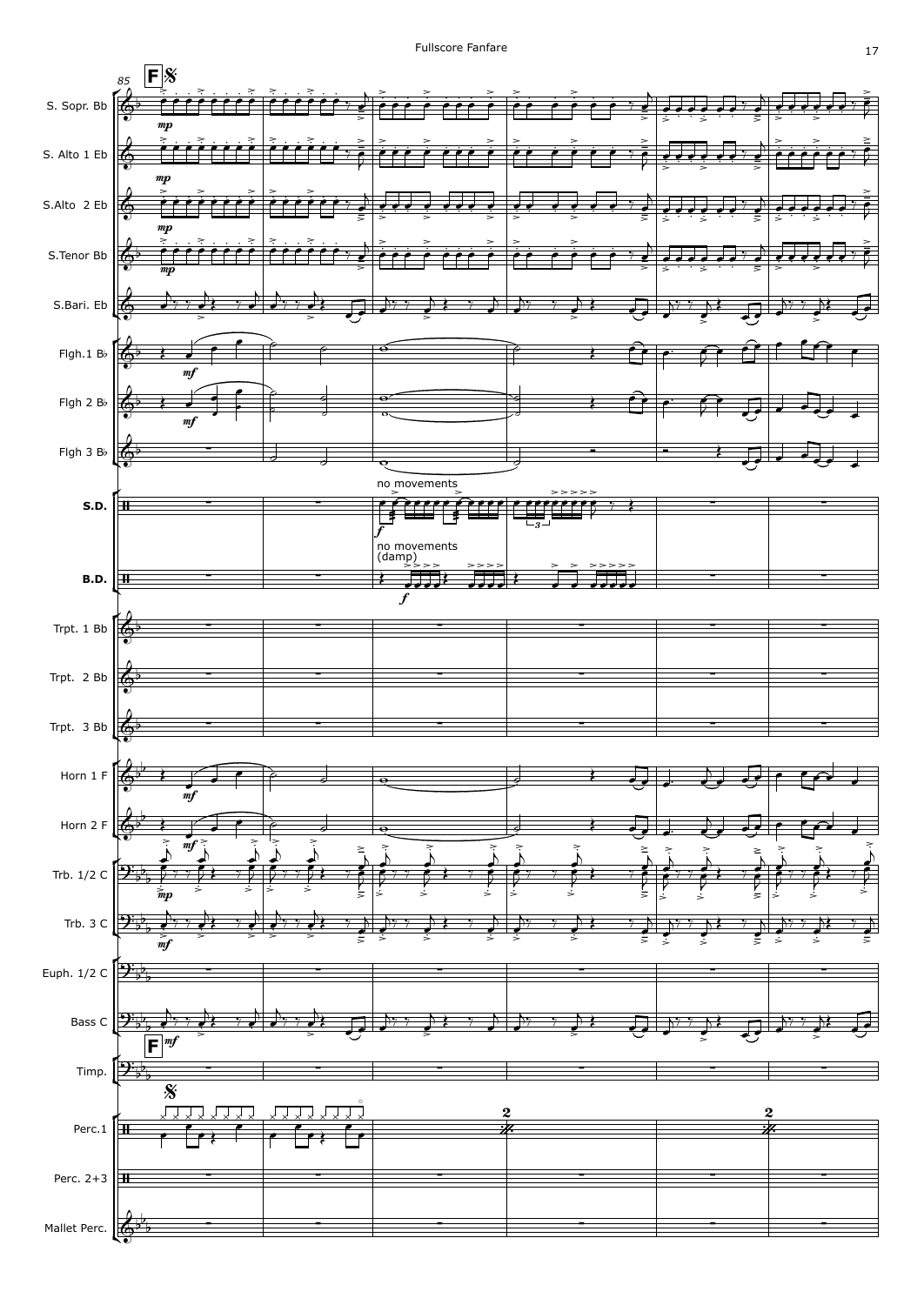![](_page_17_Figure_1.jpeg)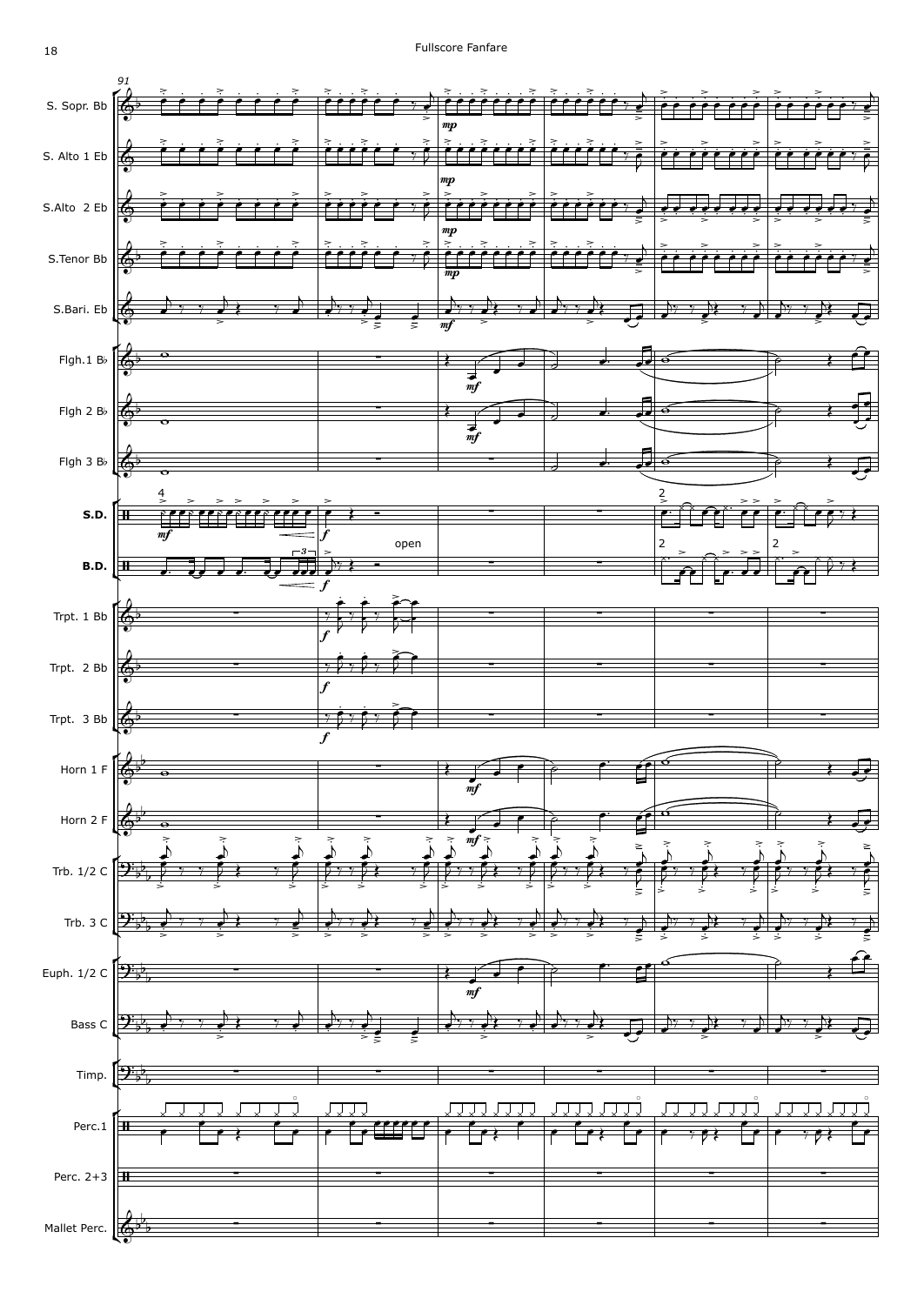![](_page_18_Figure_1.jpeg)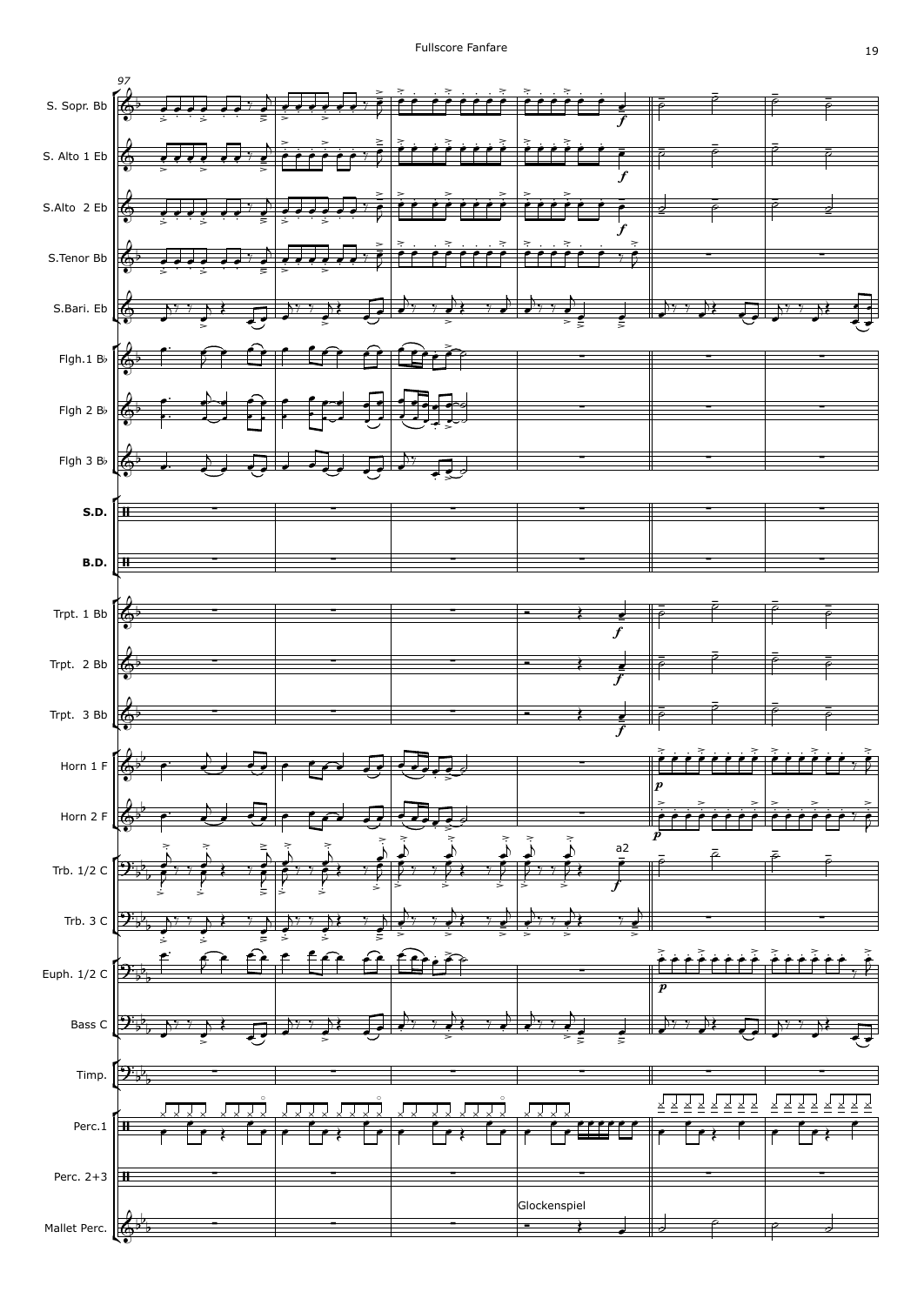![](_page_19_Figure_1.jpeg)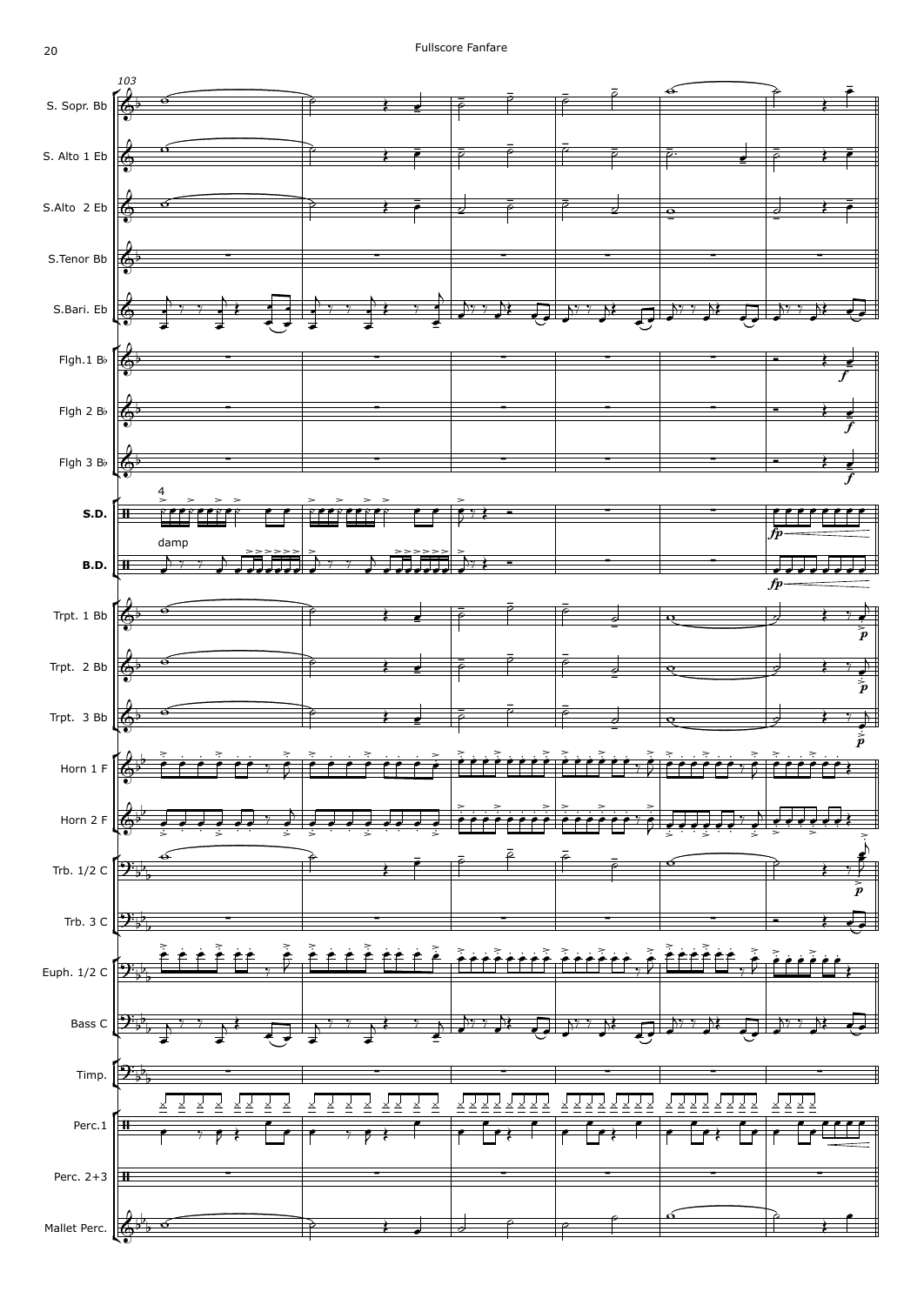![](_page_20_Figure_1.jpeg)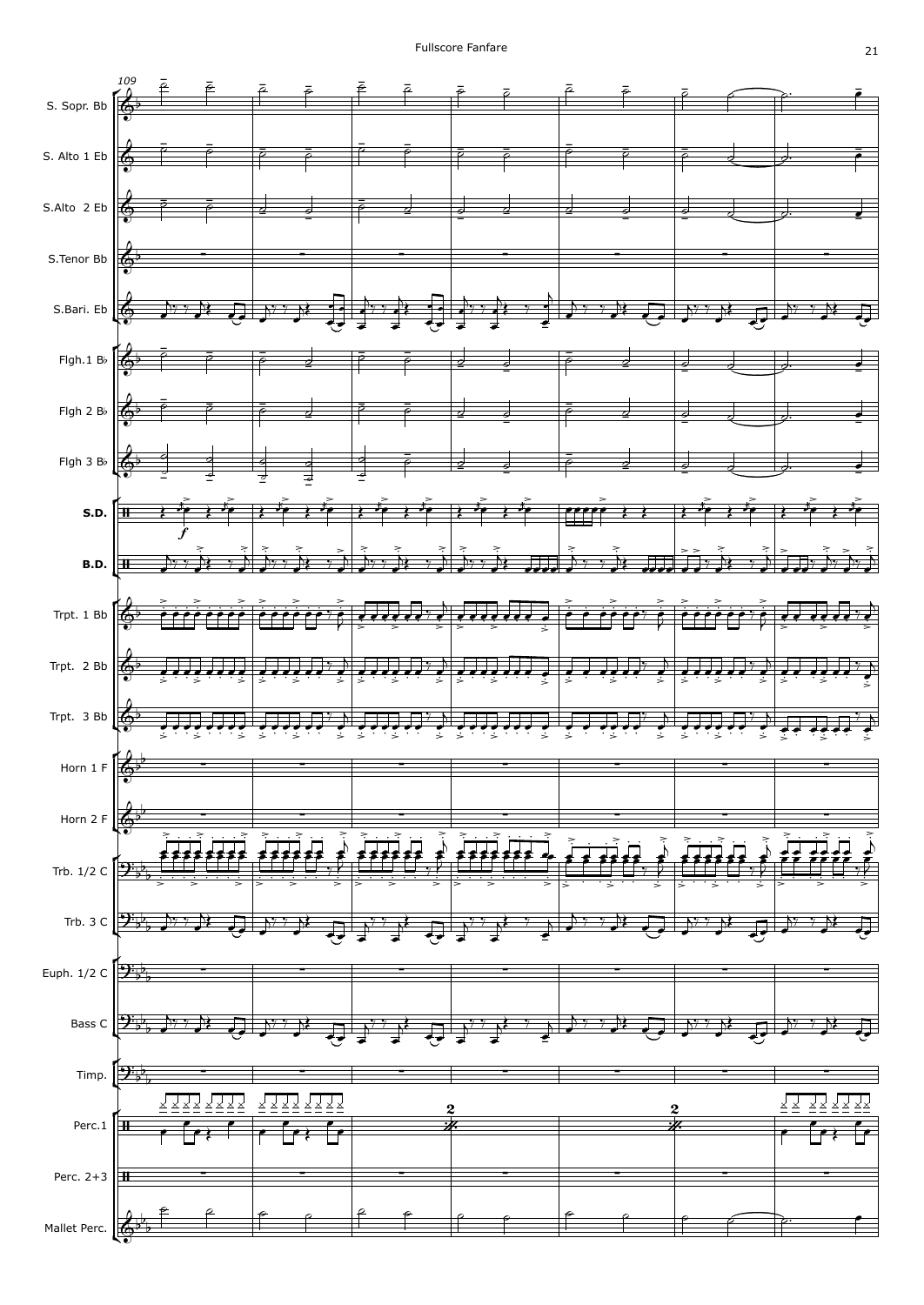![](_page_21_Figure_1.jpeg)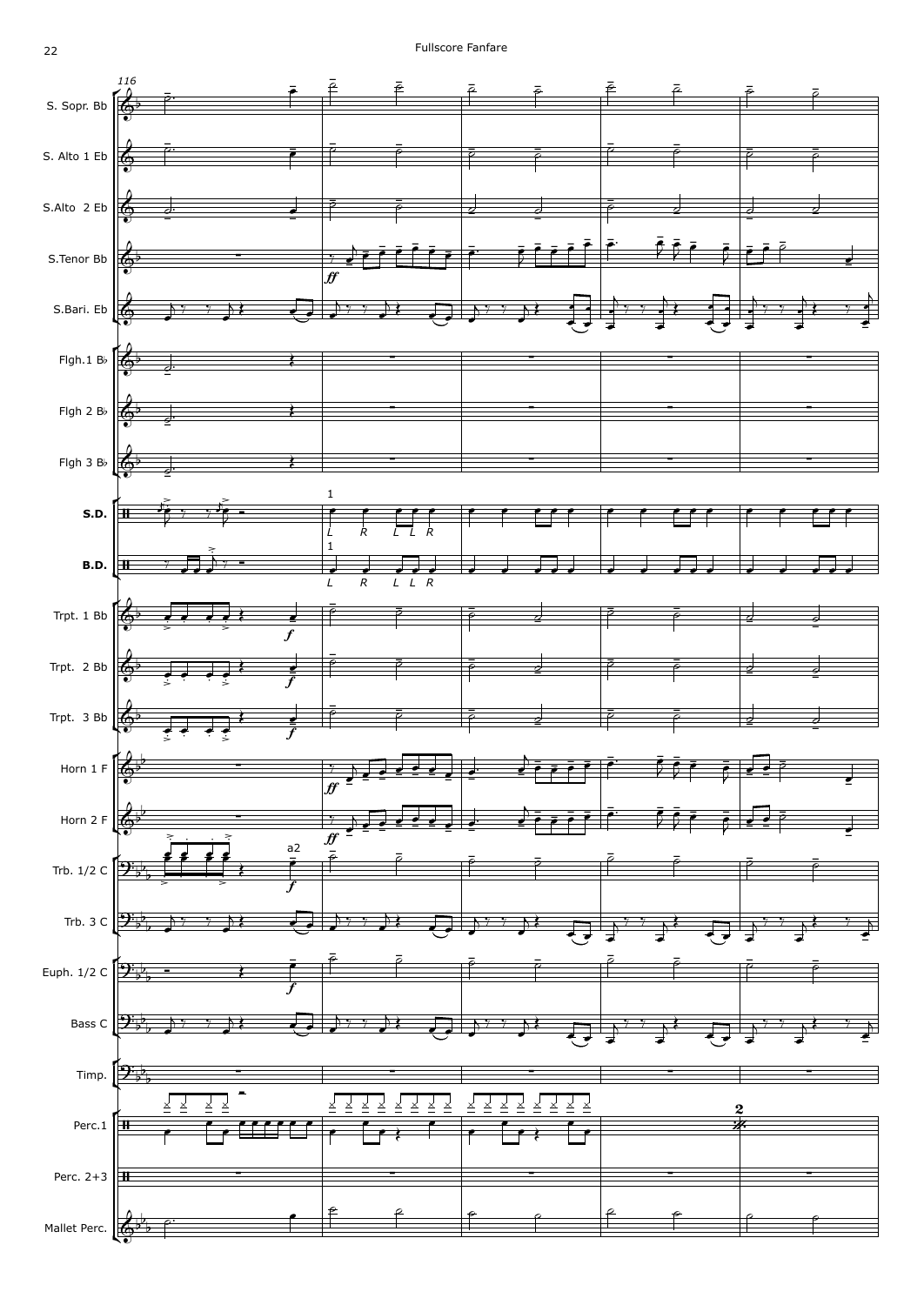![](_page_22_Figure_1.jpeg)

![](_page_22_Figure_2.jpeg)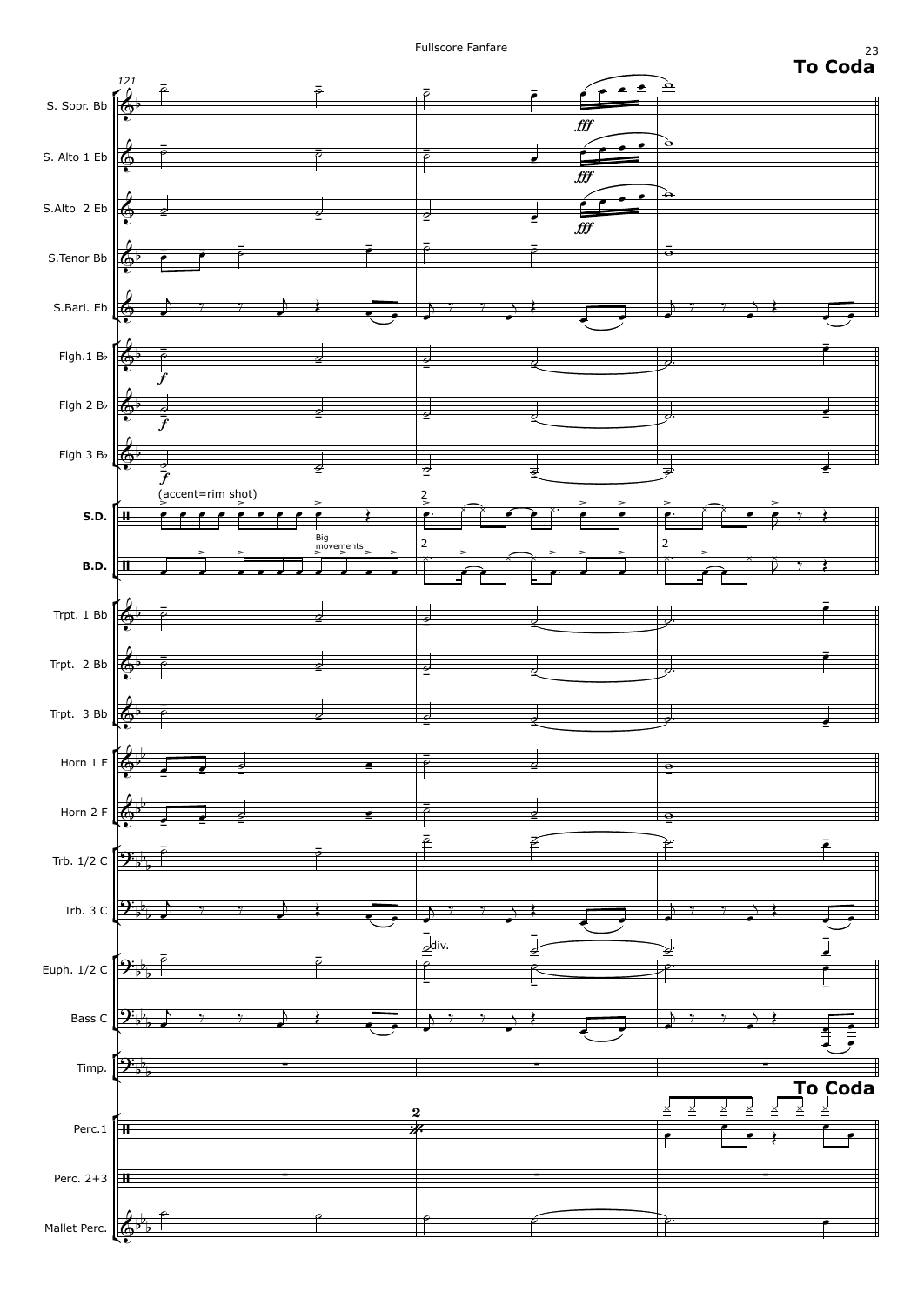![](_page_23_Figure_1.jpeg)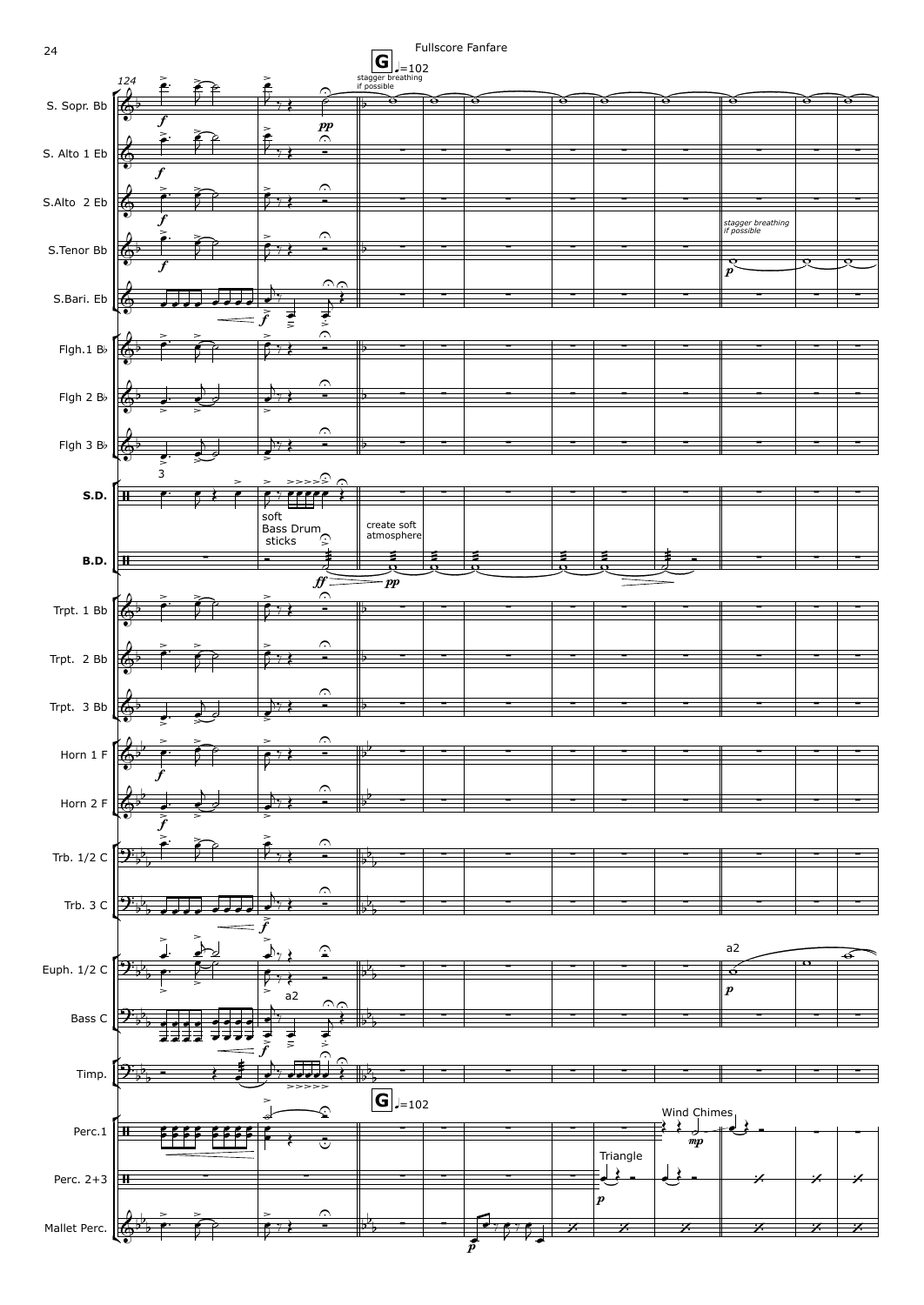![](_page_24_Figure_1.jpeg)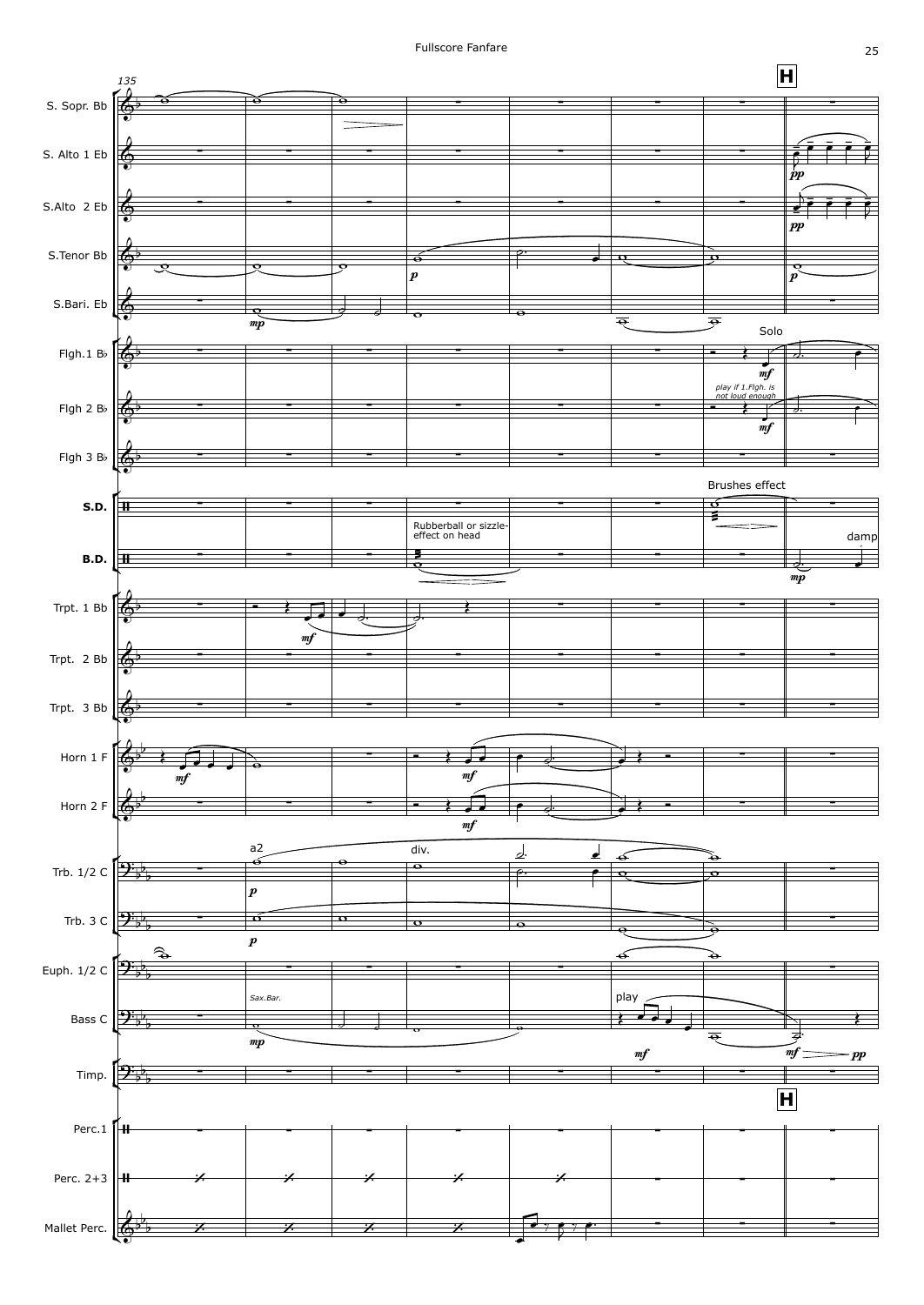![](_page_25_Figure_1.jpeg)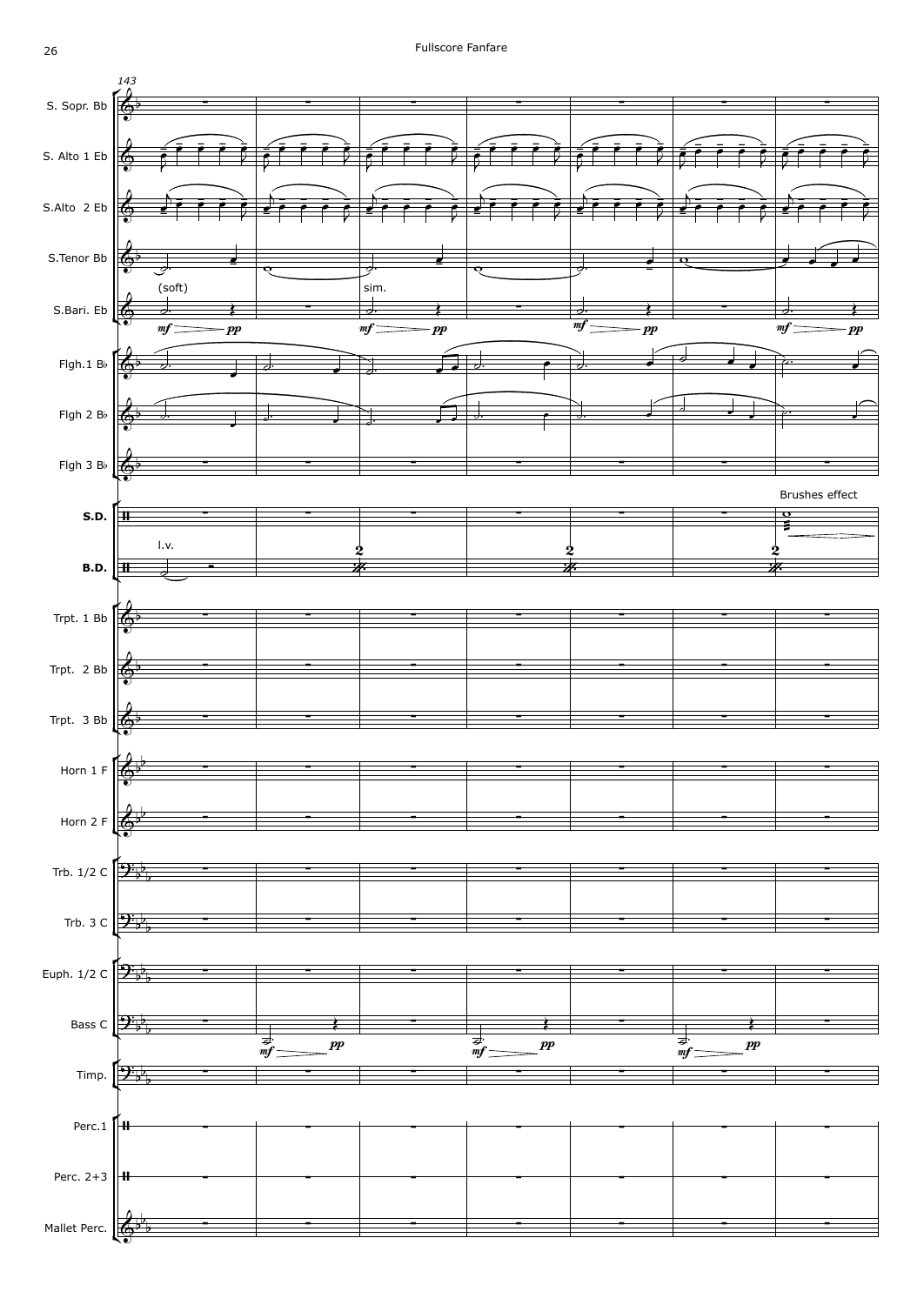![](_page_26_Figure_1.jpeg)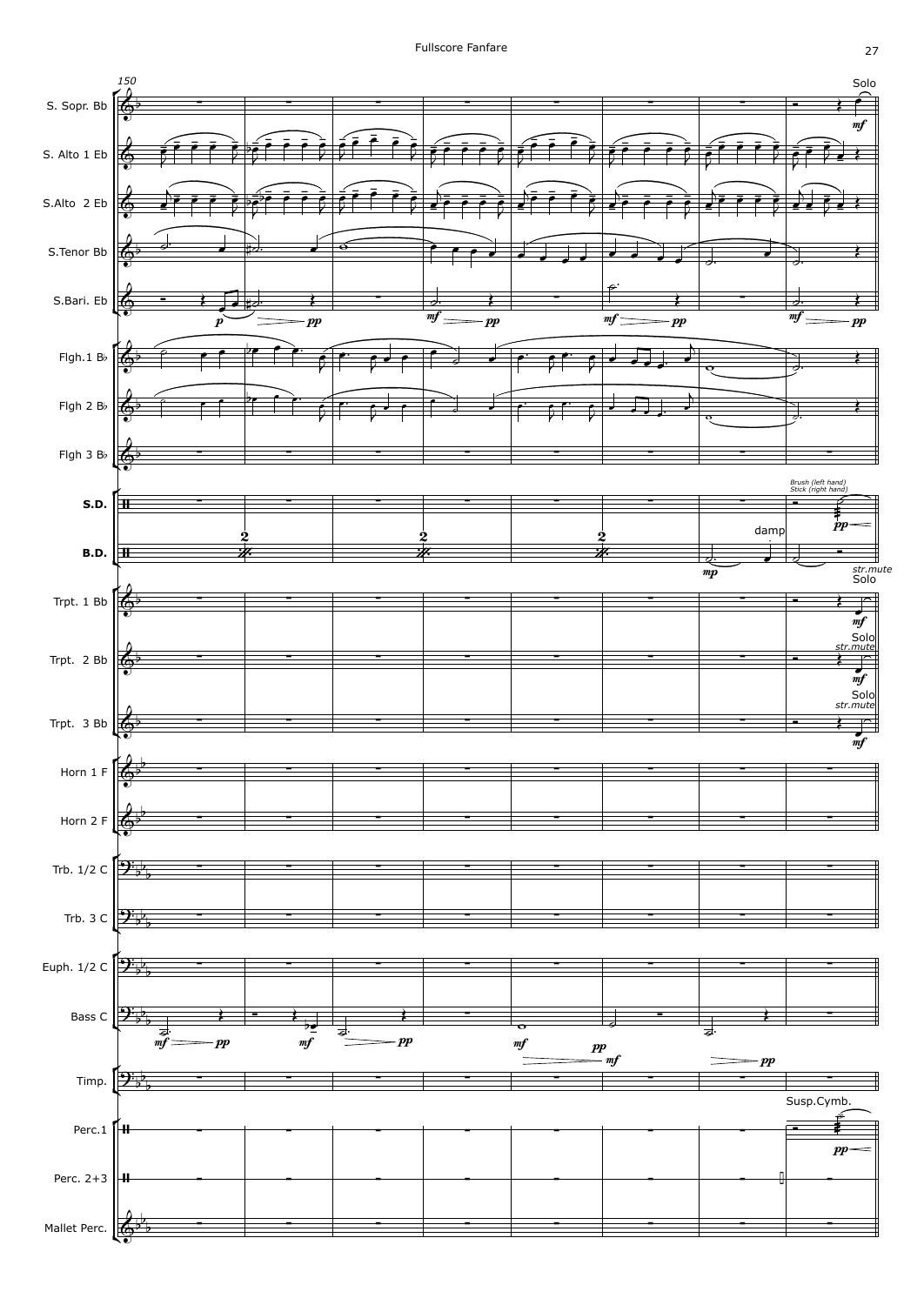![](_page_27_Figure_1.jpeg)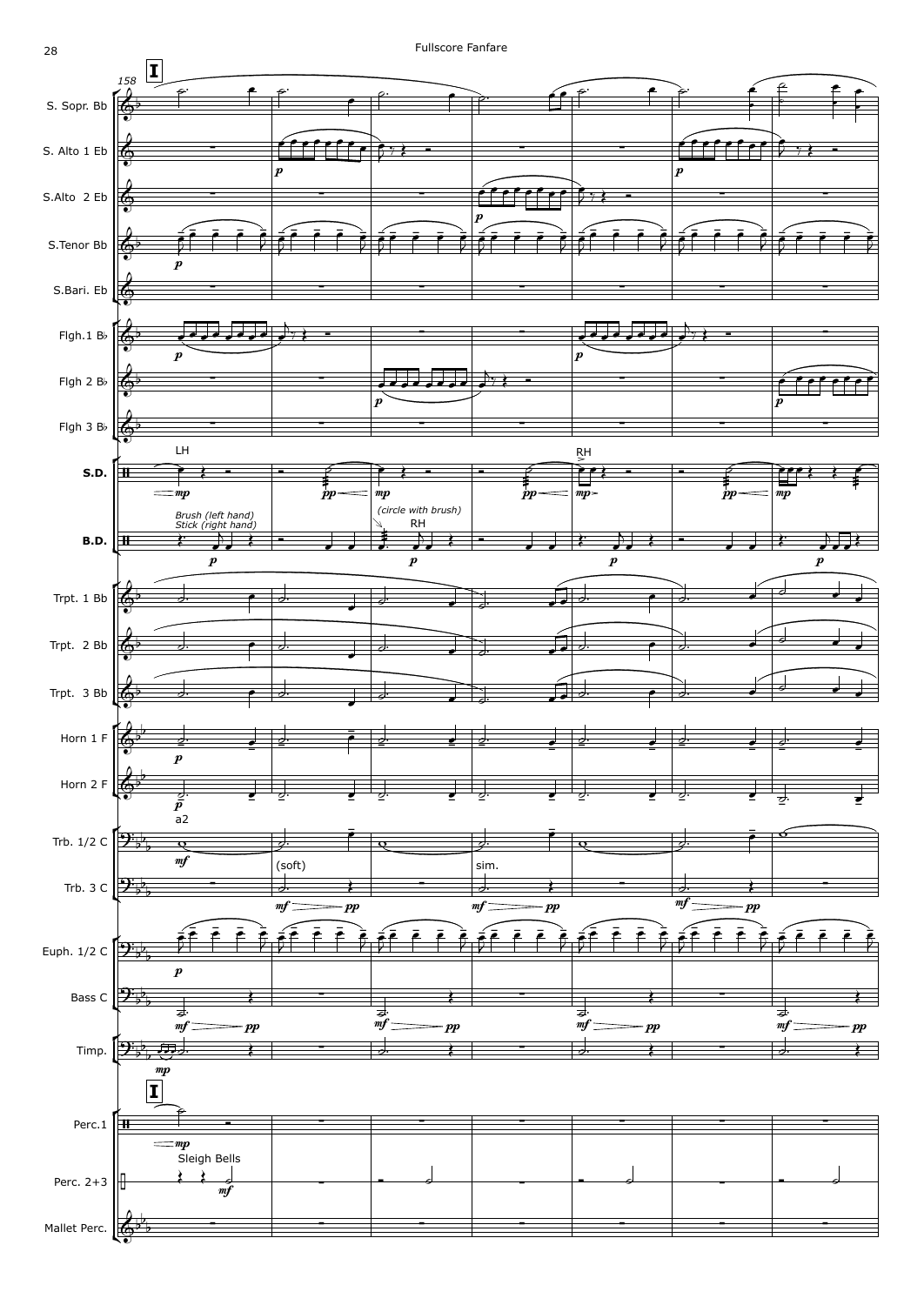![](_page_28_Figure_1.jpeg)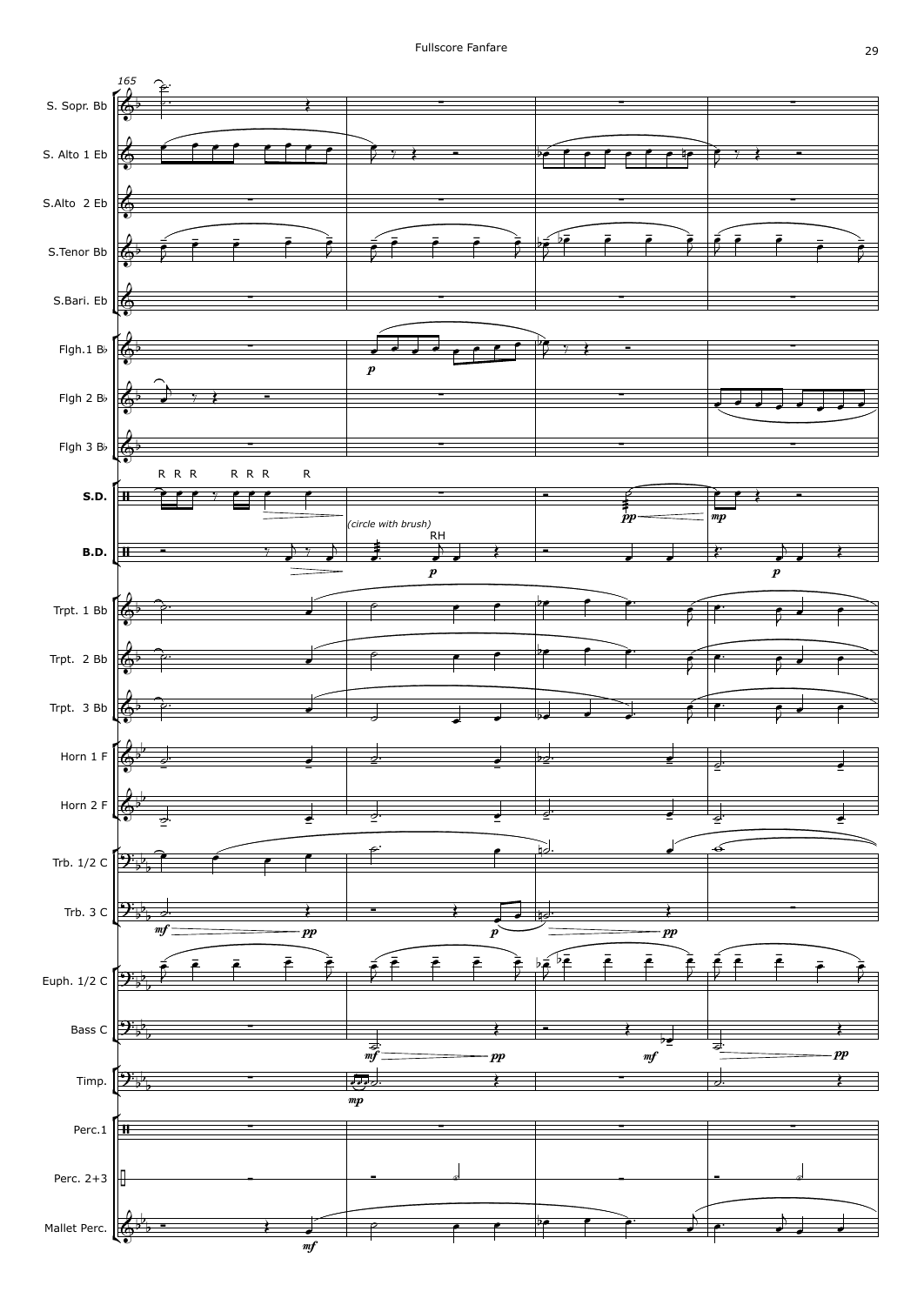![](_page_29_Figure_1.jpeg)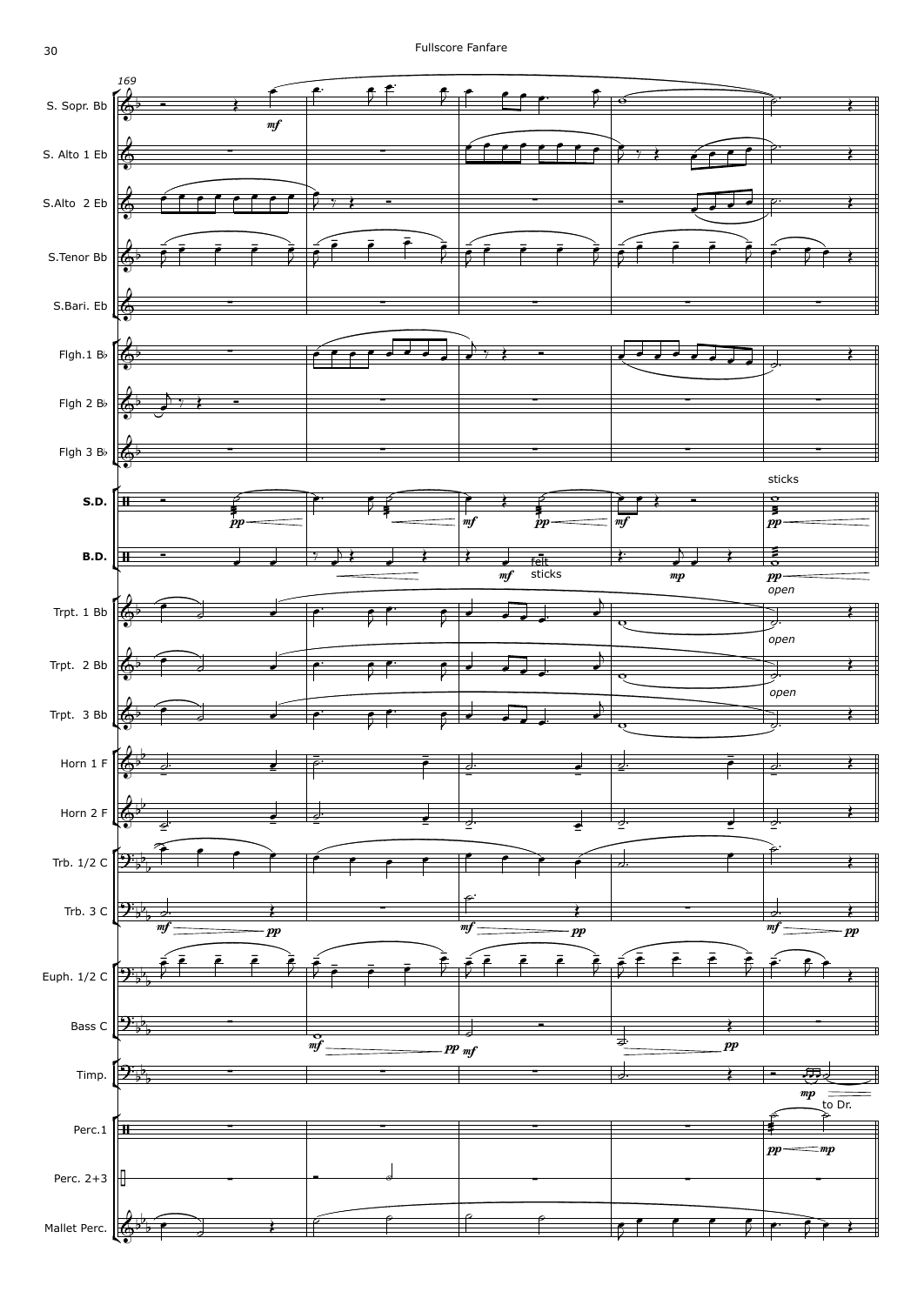![](_page_30_Figure_1.jpeg)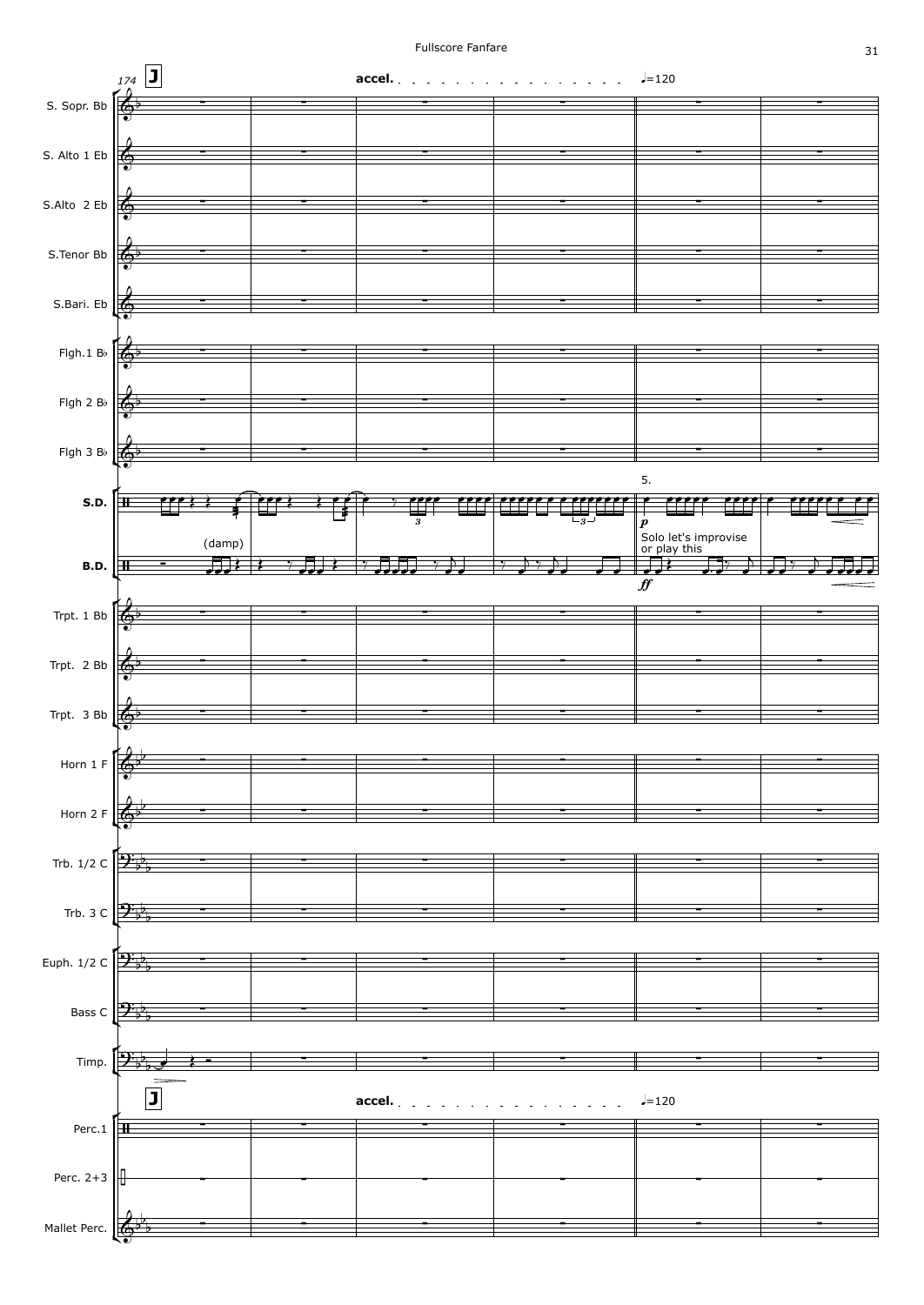![](_page_31_Figure_1.jpeg)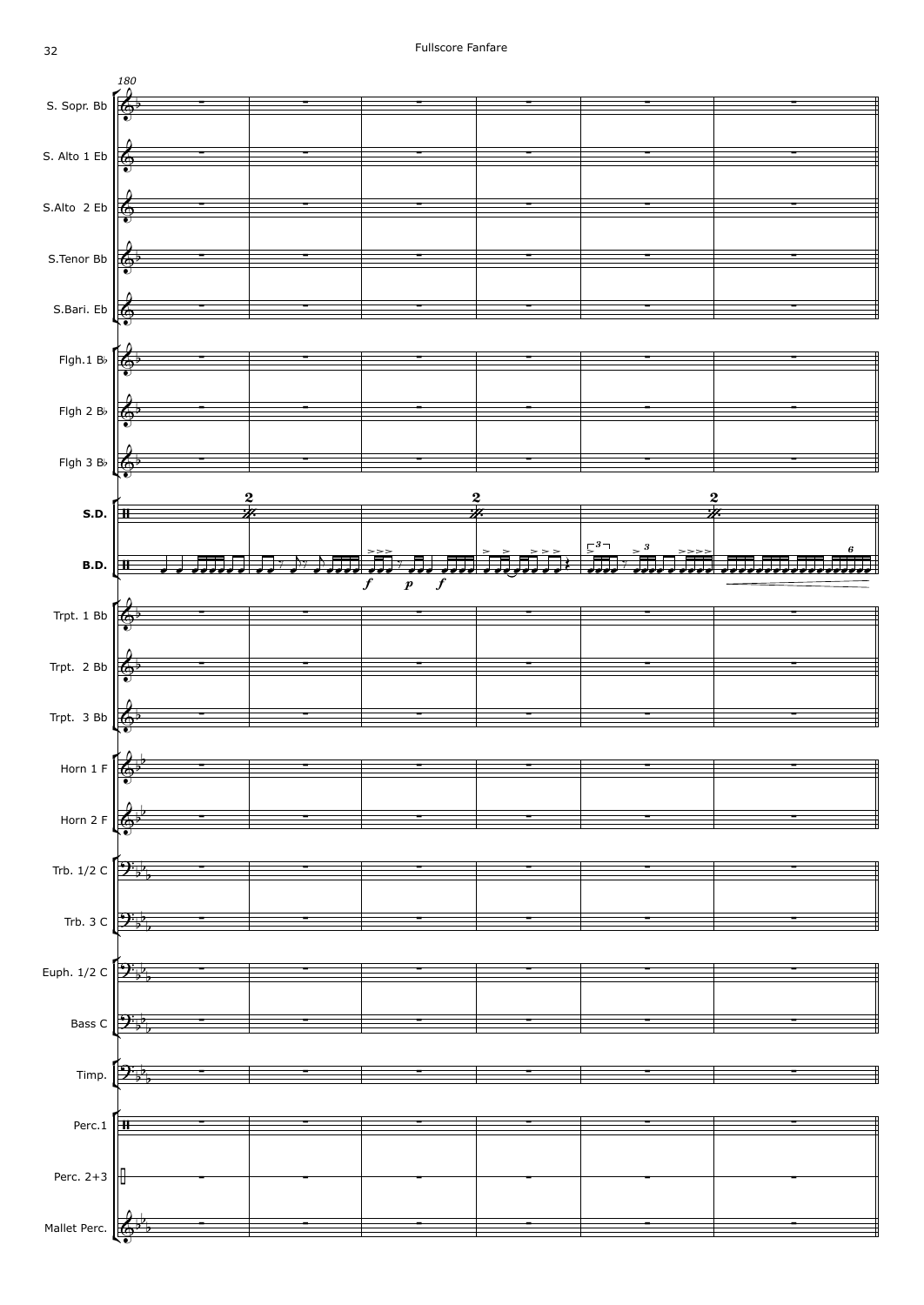![](_page_32_Figure_1.jpeg)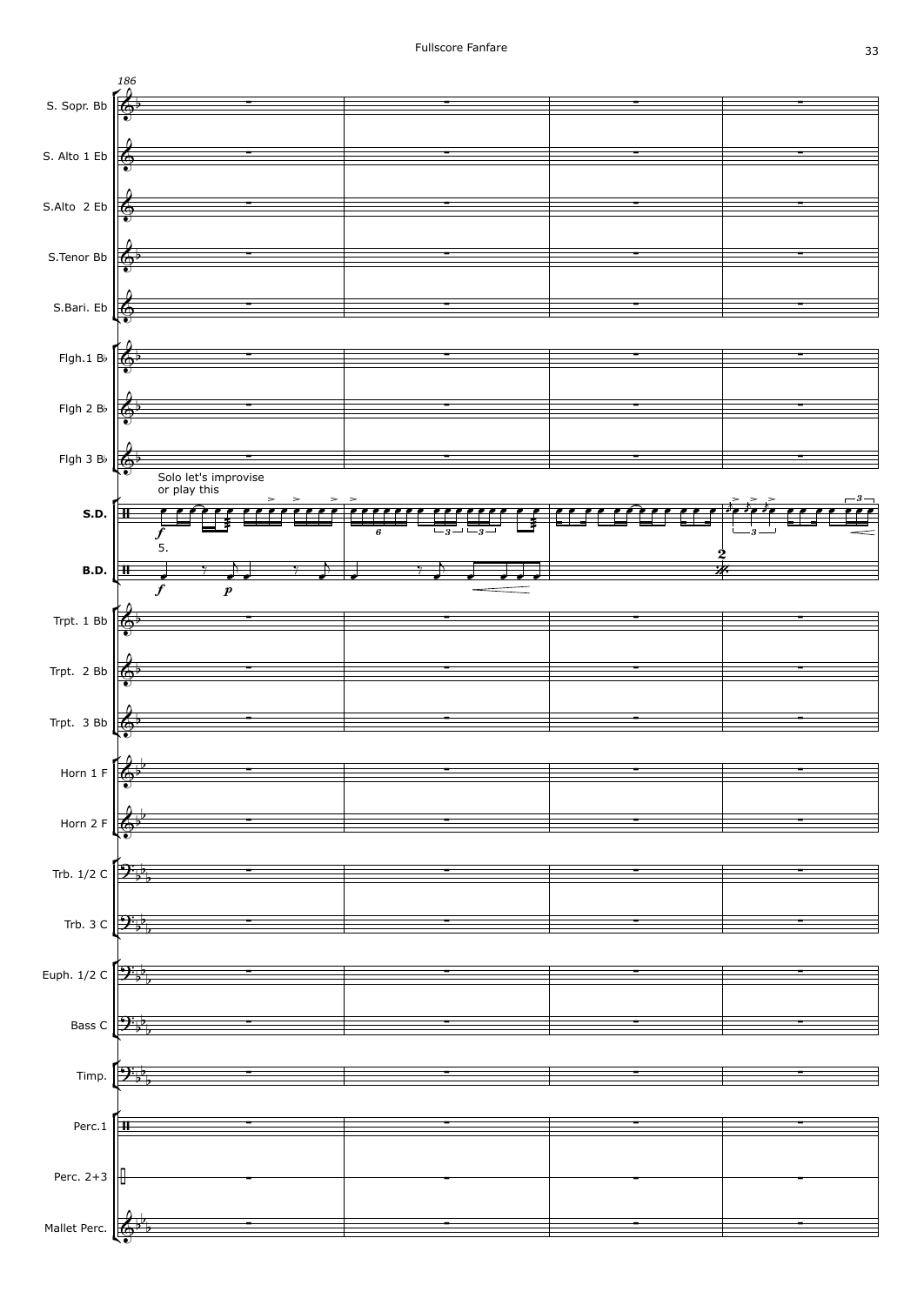![](_page_33_Figure_1.jpeg)